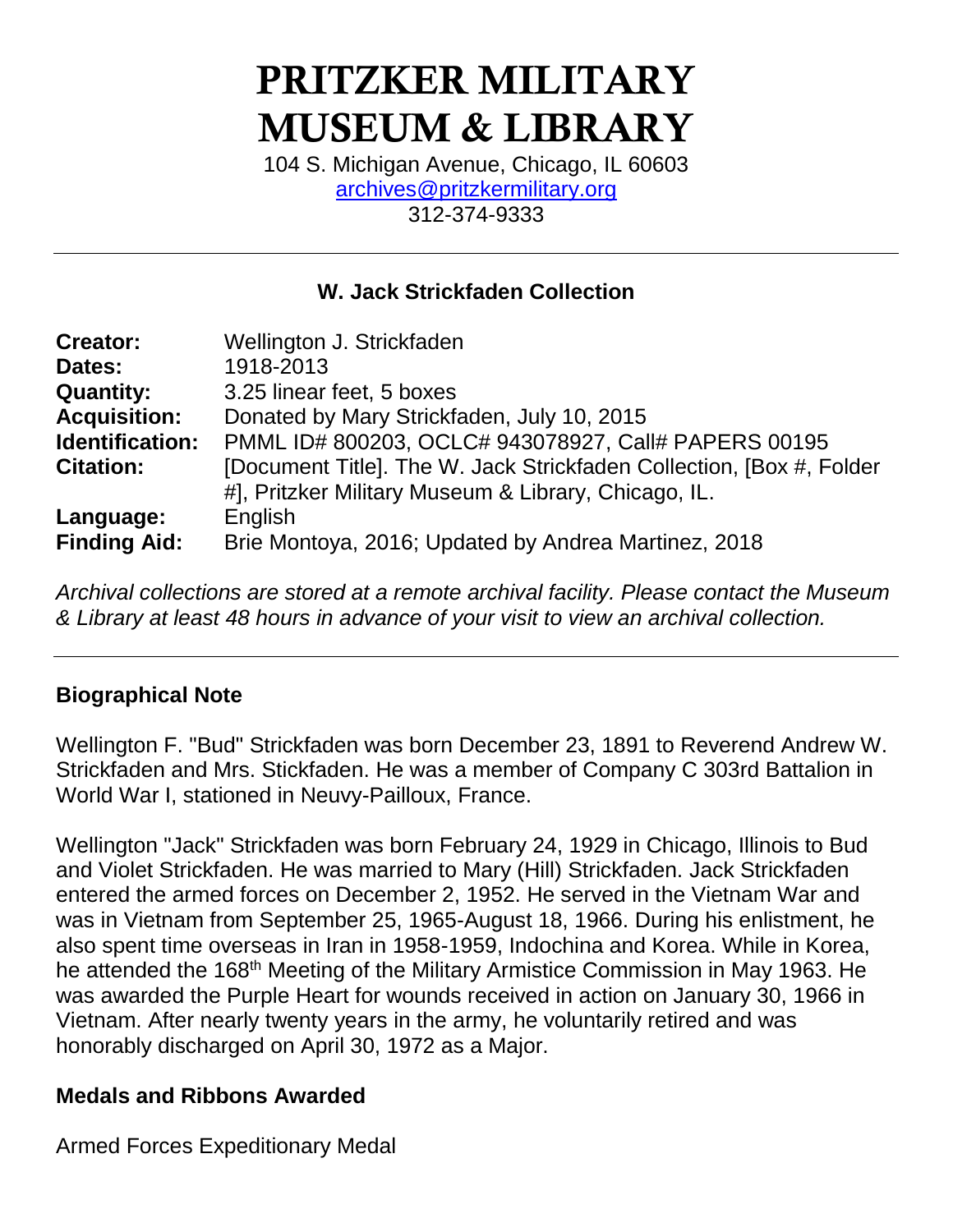Army Commendation Medal Army of Occupation Medal (Germany) National Defense Service Medal with 1 Oak Leaf Cluster Overseas Bars – 6 Purple Heart Vietnam Campaign Medal Vietnam Service Medal

#### **Scope and Content of the Collection**

The vast majority of this collection pertains to W. Jack Strickfaden, but a small portion contains material relating to his father, Bud Strickfaden. It contains letters, military correspondence, certificates, medals, pins, trench art, ephemera, scrapbooks and photographs. Bud Strickfaden served in the Tank Corps in World War I. Jack Strickfaden served in the military from 1952-1972.

Various certificates and some photographs arrived in non-archival, plastic certificate holders and frames, from which they have been removed and arranged in folders. A portion of papers and photographs arrived in two scrapbooks. The scrapbooks were kept in original order whenever possible with items remaining attached or put in plastic sleeves and kept with their original page; loose materials were removed and integrated into the correct series. The pins and patches came in a shadow box, which the items were removed from and arranged in their own tray. Trench art and buttons arrived in a separate bag, from which they were removed and arranged in trays.

#### **Arrangement**

The majority collection arrived in no discernible order, excluding the two scrapbooks. Original order has been maintained for the scrapbooks, when possible, and staff has arranged the rest of the collection. The collection consists of three series:

#### **Series One: Personal Papers**

This series contains materials pertaining to Wellington F. "Bud" Strickfaden and Wellington J. "Jack" Strickfaden. The majority of personal documents belong to Bud Strickfaden, including letters send to his family during his time serving in World War I. The vast majority of the series is made up of military correspondence pertaining to Jack Strickfaden's career, including many letters of appreciation and commendation and other orders.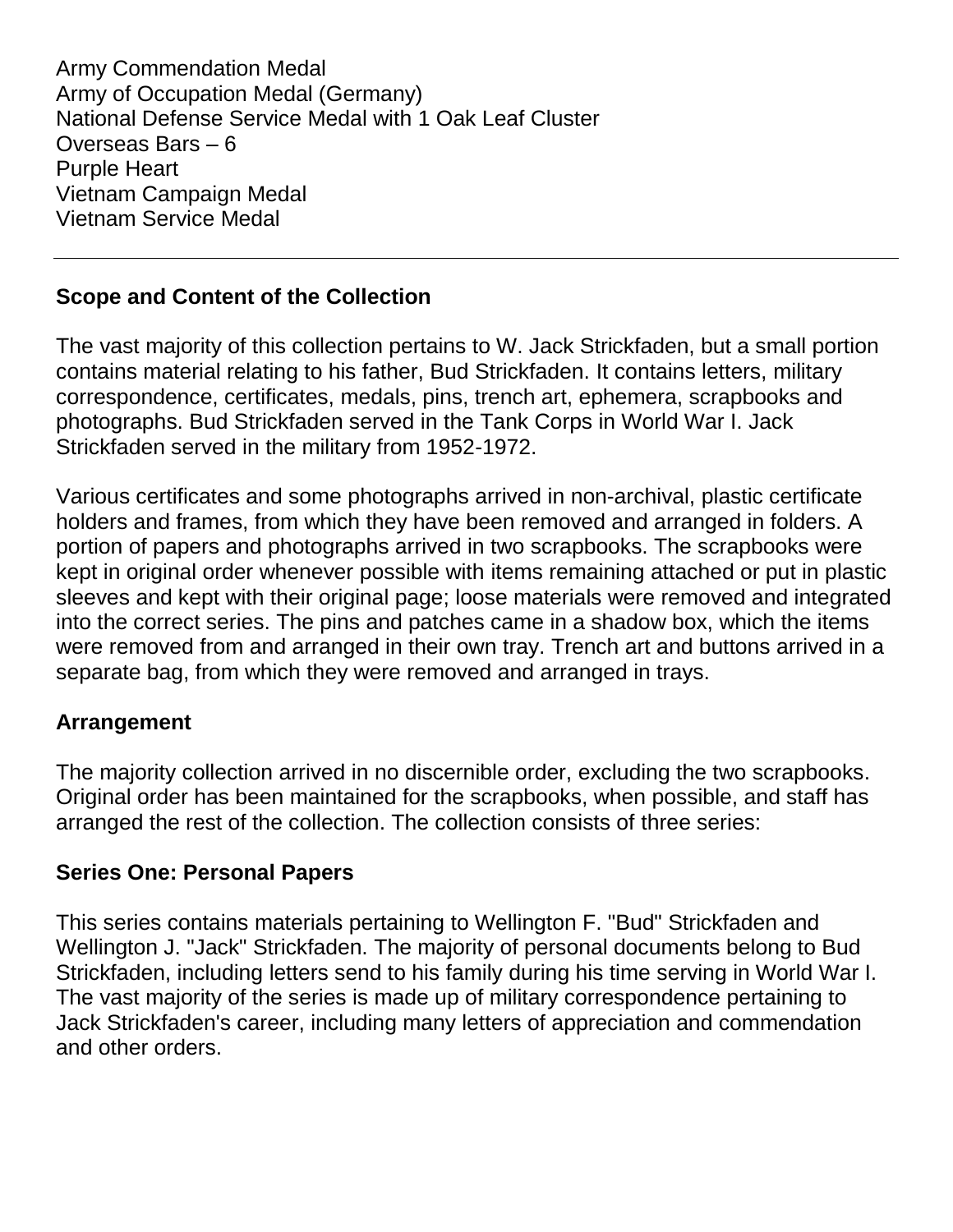#### **Series Two: Military Materials**

This series is made up mostly of material pertaining to Jack Strickfaden. It also includes information on the 168th Meeting of the Military Armistice Committee, for which Jack Strickfaden was present on May 17, 1963 in Panmunjom, Korea. Ephemeral items are included from Bud Strickfaden's time in World War I France and Jack Strickfaden's years in the army. Jack Strickfaden's dress blues, dress whites, and swagger sticks are included.

#### **Series Three: Photographs and Scrapbooks**

The majority of photographs in this series are contained in two scrapbooks. Some photographs were originally in frames, from which they have been removed and arranged in a folder. A photograph of Bud Strickfaden was removed from the case holding his casket flag and placed in the folder. The scrapbooks were kept intact when possible. If items were removed from their original placement, they were put in sleeves and kept with the page from which they were removed.

### **Rights**

Copyrights held by Mary Strickfaden were transferred to the Pritzker Military Museum & Library. All other rights are held by the author or publisher. Users assume responsibility for following copyright laws as established by US Code Title 17.

### **Separations**

| <b>Item ID</b> | Call<br><b>Number</b> | <b>Description</b>                        | Location    |
|----------------|-----------------------|-------------------------------------------|-------------|
| 800203213      |                       | Dog tags - W.F. Strickfaden               | Tray        |
| 800203214      |                       | Belt buckle - W.F. Strickfaden            | Tray        |
| 800203215      |                       | World War I Tank Corps pin                | Tray        |
| 800203216      |                       | RA-43 bullet                              | Tray        |
| 800203217      |                       | Tank Corps Co. C 303 Bn match book holder | Tray        |
| 800203218      |                       | World War I U.S. Army uniform button      | <b>Tray</b> |
| 800203219      |                       | Uniform button with screw-on back         | Tray        |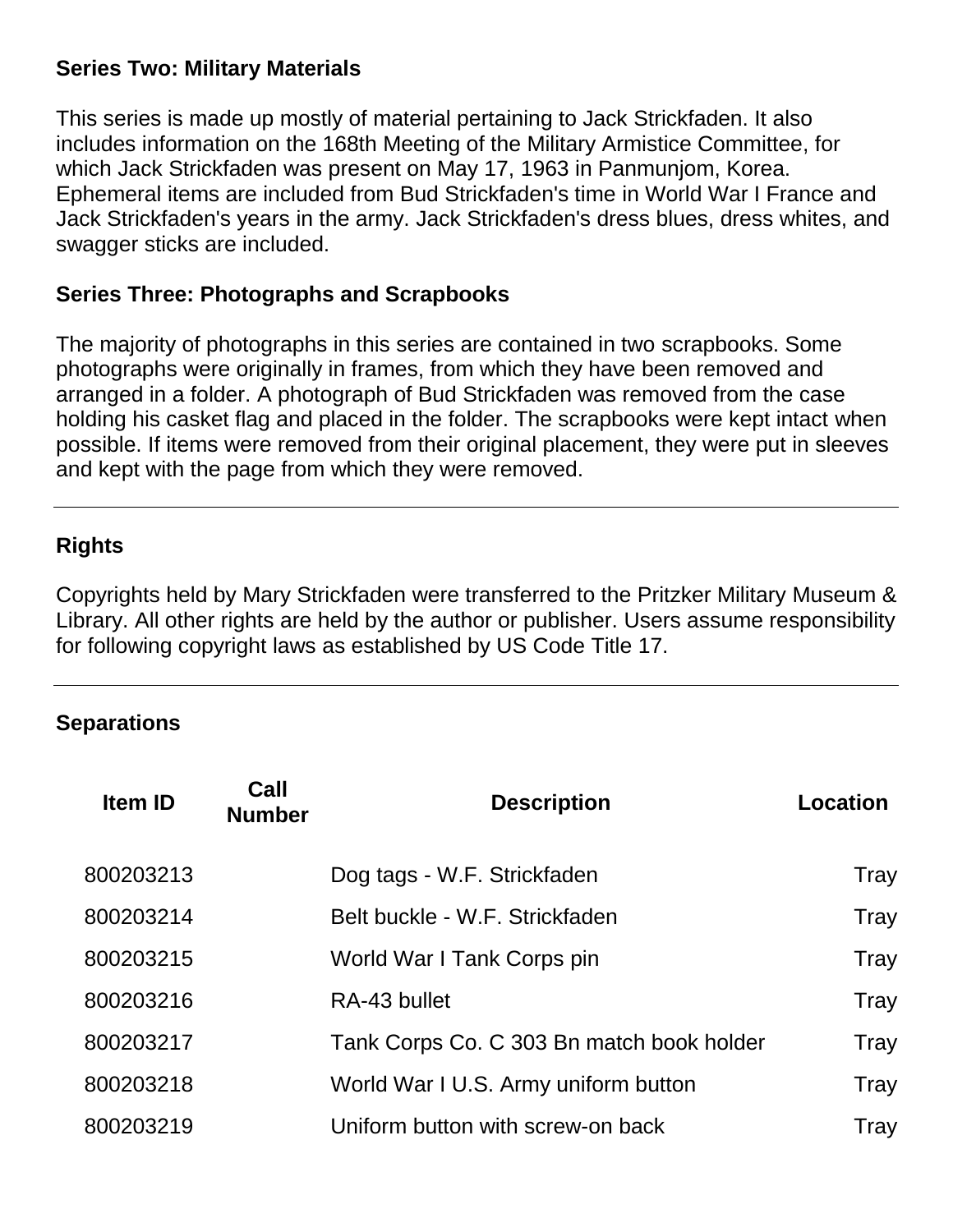| 800203220 | Trench art match book holder                                                                                                              | Tray |
|-----------|-------------------------------------------------------------------------------------------------------------------------------------------|------|
| 800203221 | Trench art - silver tray                                                                                                                  | Tray |
| 800203222 | Name tag for Major W.J. Strickfaden for the<br>1970 Ft. Sill Artillery Hunt Horse Show;<br>originally loose in red scrapbook              | Tray |
| 800203223 | Dog tag - Wellington J. Strickfaden                                                                                                       | Tray |
| 800203224 | Arabic nameplate pin - Strickfaden                                                                                                        | Tray |
| 800203225 | Ribbon bar pin with Purple Heart ribbon,<br>Army of Occupation ribbon and National<br>Defense Service ribbon with one oak leaf<br>cluster | Tray |
| 800203226 | Ribbon bar pin with Armed Forces<br>Expeditionary ribbon, Vietnam Service ribbon<br>with three stars and Vietnam Campaign<br>ribbon       | Tray |
| 800203227 | Ribbon bar pin with Army of Occupation<br>ribbon and National Defense Service ribbon                                                      | Tray |
| 800203228 | Ribbon pin for the Army Commendation<br>Medal                                                                                             | Tray |
| 800203229 | <b>Army Presidential Unit Citation Ribbon</b>                                                                                             | Tray |
| 800203230 | <b>Army Commendation Medal</b>                                                                                                            | Tray |
| 800203231 | <b>Purple Heart Medal</b>                                                                                                                 | Tray |
| 800203232 | <b>National Defense Service Medal</b>                                                                                                     | Tray |
| 800203233 | Gold U.S. lapel pin                                                                                                                       | Tray |
| 800203234 | Second Lieutenant officer rank insignia pin                                                                                               | Tray |
| 800203235 | First Lieutenant officer rank insignia pin                                                                                                | Tray |
| 800203236 | Captain officer rank insignia pin                                                                                                         | Tray |
| 800203237 | Major officer rank insignia pin                                                                                                           | Tray |
| 800203238 | Army Marksmanship Qualification Badge -<br><b>Carbine Sharpshooter</b>                                                                    | Tray |
| 800203239 | Joint Security Area 234 pin                                                                                                               | Tray |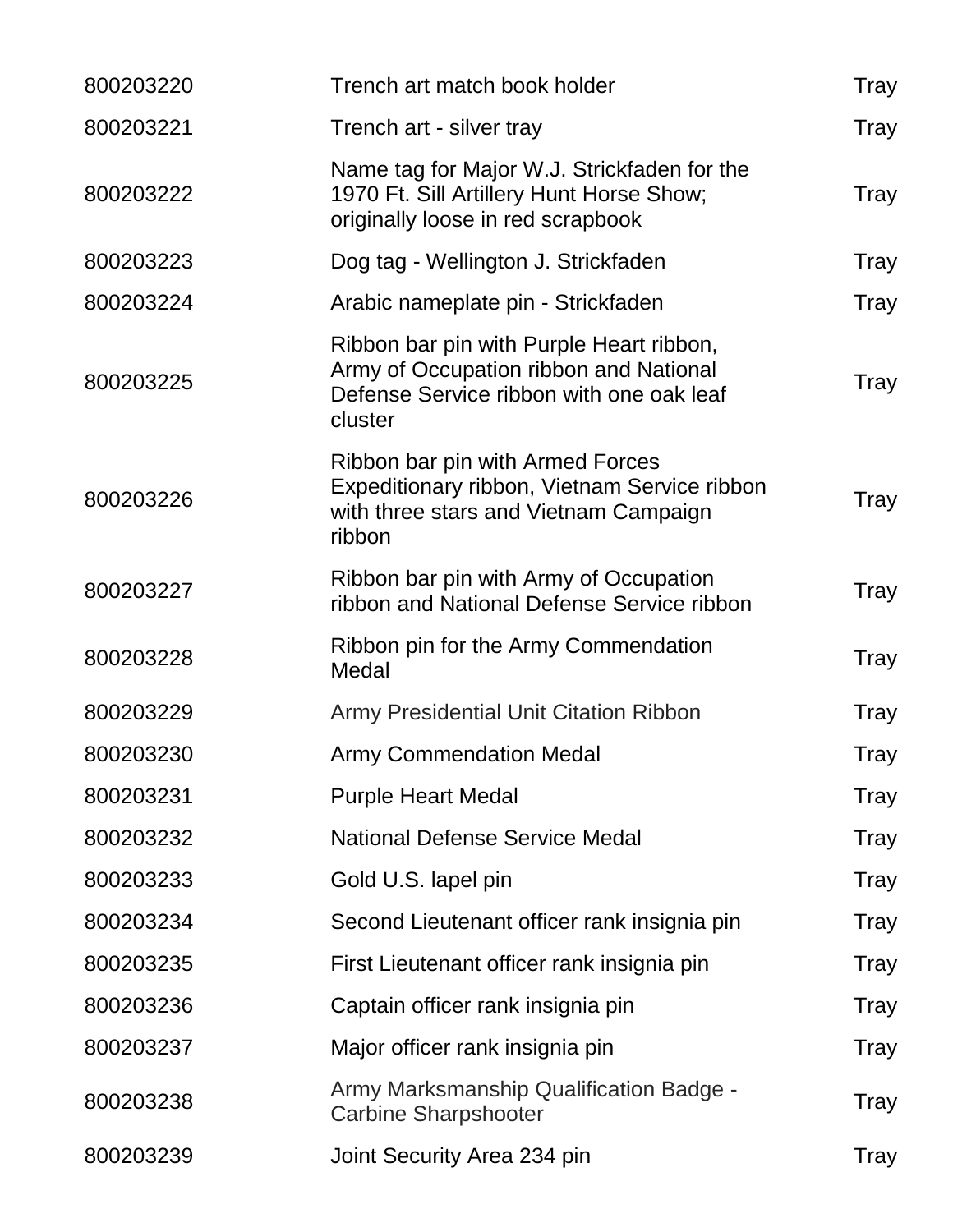| <b>Headquarters of the United Nations</b><br>Command pin                                                                                  | Tray           |
|-------------------------------------------------------------------------------------------------------------------------------------------|----------------|
| 246th Field Artillery Battalion pin                                                                                                       | <b>Tray</b>    |
| <b>Fourth United States Army pin</b>                                                                                                      | <b>Tray</b>    |
| Air Defense Artillery Branch pin - removed<br>from 1st Infantry Division patch                                                            | <b>Tray</b>    |
| 1st Field Artillery Brigade pin - A Verbis Ad<br>Verbera                                                                                  | <b>Tray</b>    |
| 5th Field Artillery Regiment insignia pin                                                                                                 | Tray           |
| 80th Field Artillery Regiment insignia pin                                                                                                | <b>Tray</b>    |
| Field Artillery pin - removed from the 32nd<br><b>Field Artillery Regiment patch</b>                                                      | <b>Tray</b>    |
| Silver pin with blue mosque and five stars                                                                                                | <b>Tray</b>    |
| Gold cuff with "Strickfaden" engraved                                                                                                     | Tray           |
| 1st Infantry Division shoulder sleeve insignia<br>patch                                                                                   | <b>Patches</b> |
| <b>Fourth United States Army shoulder sleeve</b><br>insignia patch                                                                        | <b>Patches</b> |
| XI Corps shoulder sleeve insignia patch                                                                                                   | <b>Patches</b> |
| 32nd Field Artillery Regiment shoulder sleeve<br>insignia patch                                                                           | <b>Patches</b> |
| Tokyo Map and Information fold-out<br>pamphlet; originally with material for the<br>168th Meeting of the Military Armistice<br>Commission |                |
| Poster - "Normal Korean Tour"; originally<br>loose in the red scrapbook                                                                   |                |
| Casket flag with case for W.F. Strickfaden<br>$(1891 - 1962)$                                                                             |                |
| Plaque - to Maj. W.J. Strickfaden from the<br><b>Officers of 1st Infantry Division Artillery</b>                                          |                |
|                                                                                                                                           |                |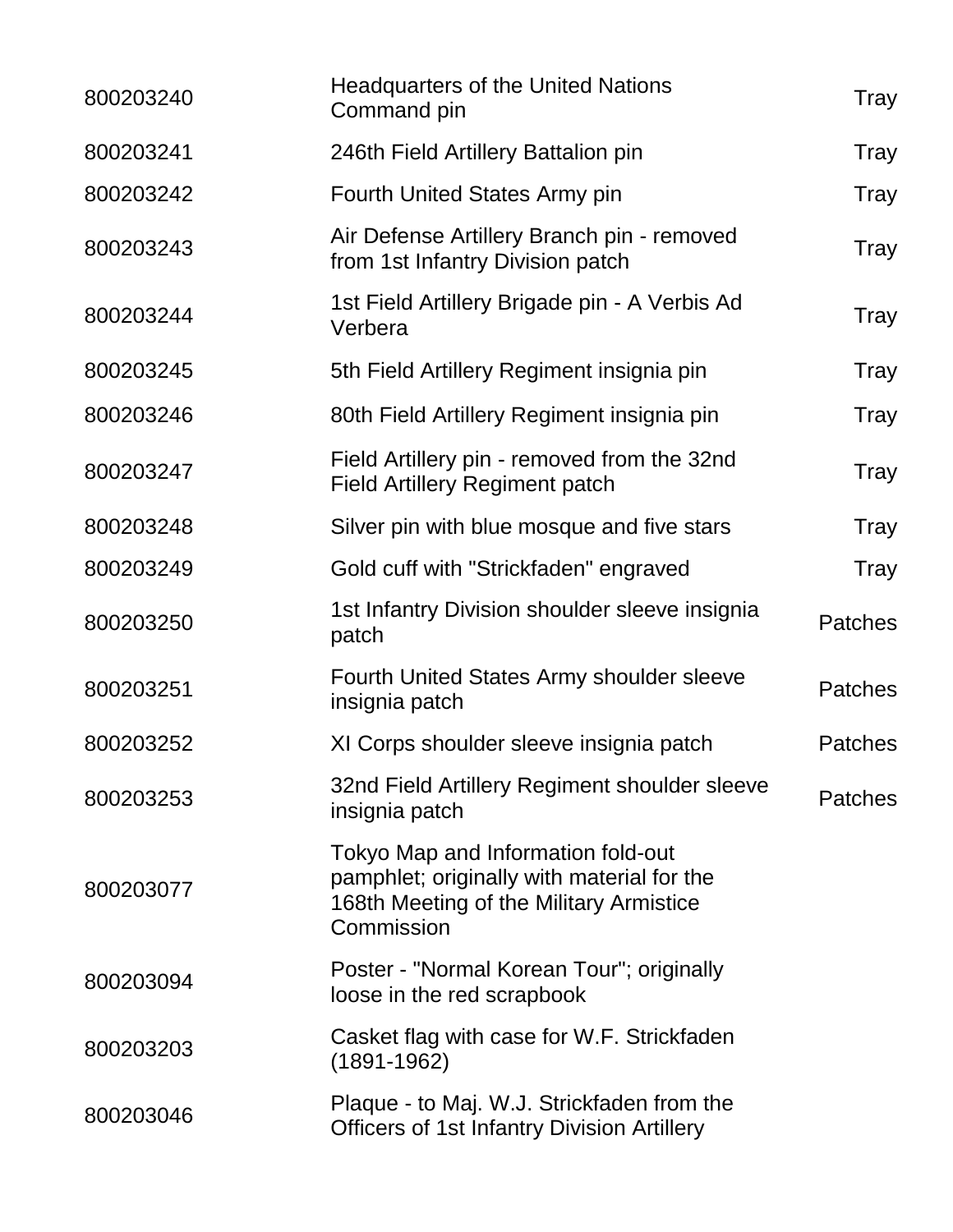| 800203096 | Black and white panorama - Battery B 1st<br>Field Artillery Training class at Fort Sill,<br>Oklahoma |
|-----------|------------------------------------------------------------------------------------------------------|
| 800203097 | Black and white panorama - Officer<br>Candidate School Class #29, Ft. Sill,<br>Oklahoma              |
| 800203103 | Panorama of a group of men from Battery B<br>5th Field Artillery                                     |

### **Key Subjects**

This collection is indexed under the following headings in the Library's online catalog. Researchers interested in materials about related topics, persons, or places should search the catalog using these subject headings.

#### **Subjects**

Korean War, 1950-1953 -- Armistices. United Nations -- Iran. United States. -- Army. -- Infantry Division, 1st. Vietnam War, 1961-1975 World War, 1914-1918 -- Campaigns -- France.

### **Container List**

| <b>Box</b> | <b>Folder</b> | Item ID $#$ | Title                                                                                                                                                                                                                                                                             | <b>Dates</b>       |
|------------|---------------|-------------|-----------------------------------------------------------------------------------------------------------------------------------------------------------------------------------------------------------------------------------------------------------------------------------|--------------------|
|            |               |             | <b>Series 1: Personal Papers</b>                                                                                                                                                                                                                                                  | 1918-1972,<br>n.d. |
|            | 1             |             | <b>Correspondence - Personal</b>                                                                                                                                                                                                                                                  | 1918               |
|            |               | 800203001   | Letter from Bud Strickfaden to his folks - one<br>side has the Windsor Castle seal with a copy of<br>a note from King George V welcoming U.S.<br>soldiers to the British Isles; other side has a<br>short note from "Bud" letting his parents know<br>they have landed in England | 8/29/1918          |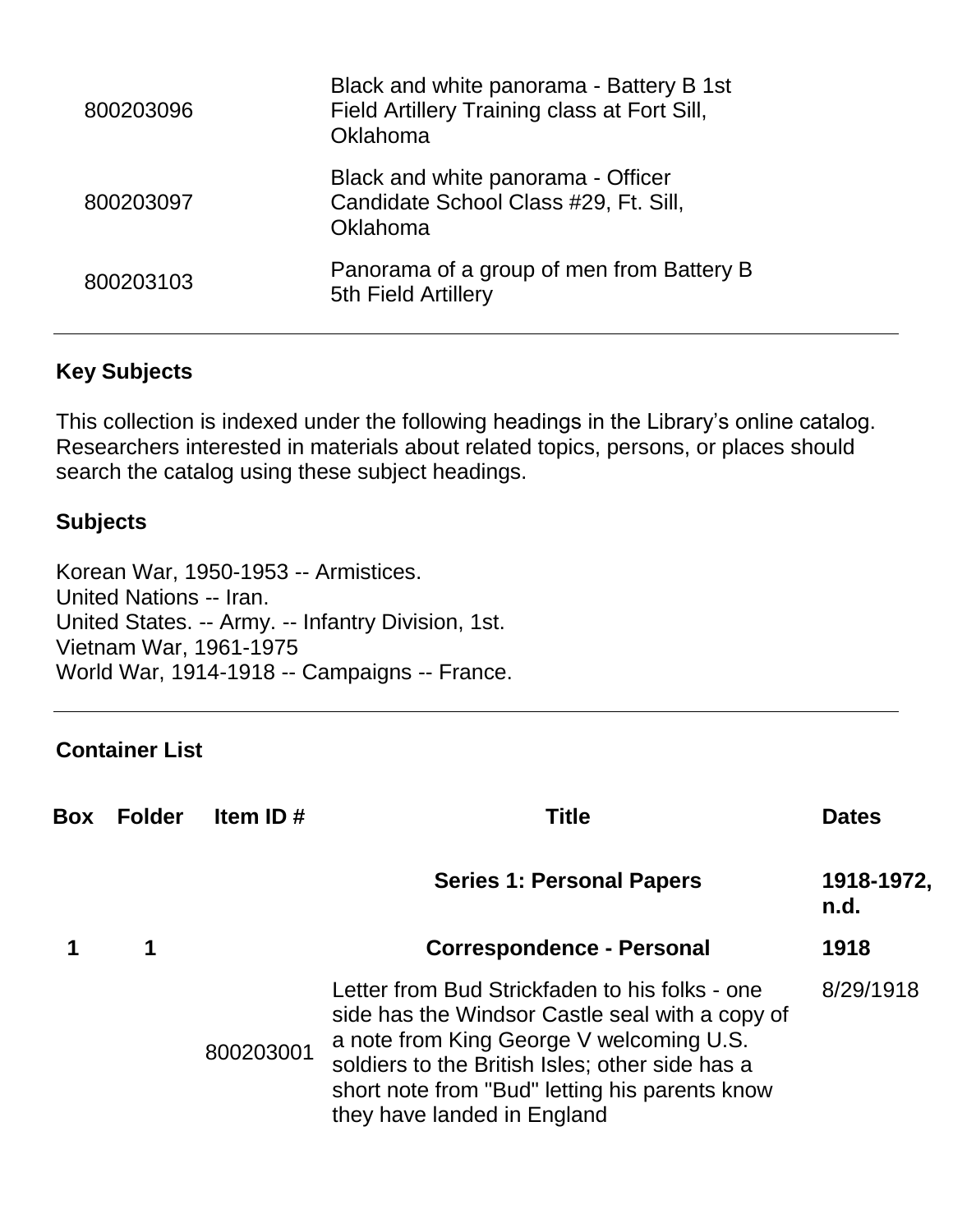|   |                | 800203002 | Postcard from Bud Strickfaden to Rev. A.W.<br><b>Strickfaden</b>                                                                                                                  | 9/7/1918                  |
|---|----------------|-----------|-----------------------------------------------------------------------------------------------------------------------------------------------------------------------------------|---------------------------|
|   |                | 800203003 | Letter from Bud Strickfaden to his folks -<br>description of Neuvy-Pailloux and Christmas at<br>camp                                                                              | 12/22/1918-<br>12/25/1918 |
| 1 | $\overline{2}$ |           | <b>Correspondence - Military</b>                                                                                                                                                  | 1952-1972,<br>n.d.        |
|   |                | 800203004 | Letter designating Jack Strickfaden as a<br>Distinguished Military Graduate of Officer<br><b>Candidate School Class Number 29</b>                                                 | 12/1/1952                 |
|   |                | 800203005 | Letter to Jack Strickfaden of appointment as a<br>reserve commissioned officer as Second<br>Lieutenant                                                                            | 12/2/1952                 |
|   |                | 800203006 | Special Orders Number 131 - Jack Strickfaden<br>promoted to First Lieutenant                                                                                                      | 6/2/1954                  |
|   |                | 800203007 | Letter of Commendation to Jack Strickfaden<br>from Lt. Col. Frank O. Fischer, with enclosed<br>Letter of Commendation from Brigadier General<br>John F. Bird and Colonel S.E. Gee | 6/22/1955                 |
|   |                | 800203008 | Special Orders Number 70 - Jack Strickfaden's<br>notification of temporary promotion to Captain                                                                                   | 4/9/1959                  |
|   |                | 800203009 | Special Orders Number 237 - Jack Strickfaden<br>promoted to Captain                                                                                                               | 12/2/1959                 |
|   |                | 800203010 | Invitation to a reception for the Artillery Officer<br>Advanced Class Number 6-ACH I-60; originally<br>loose in the red scrapbook                                                 | 3/11/1960                 |
|   |                | 800203011 | Letter of Commendation to Jack Strickfaden<br>from Major General Robert F. Seedlock                                                                                               | 4/17/1964                 |
|   |                | 800203012 | Letter acknowledging Jack Strickfaden's<br>completion of the Nuclear Weapon Refresher<br>Course                                                                                   | 10/21/1964                |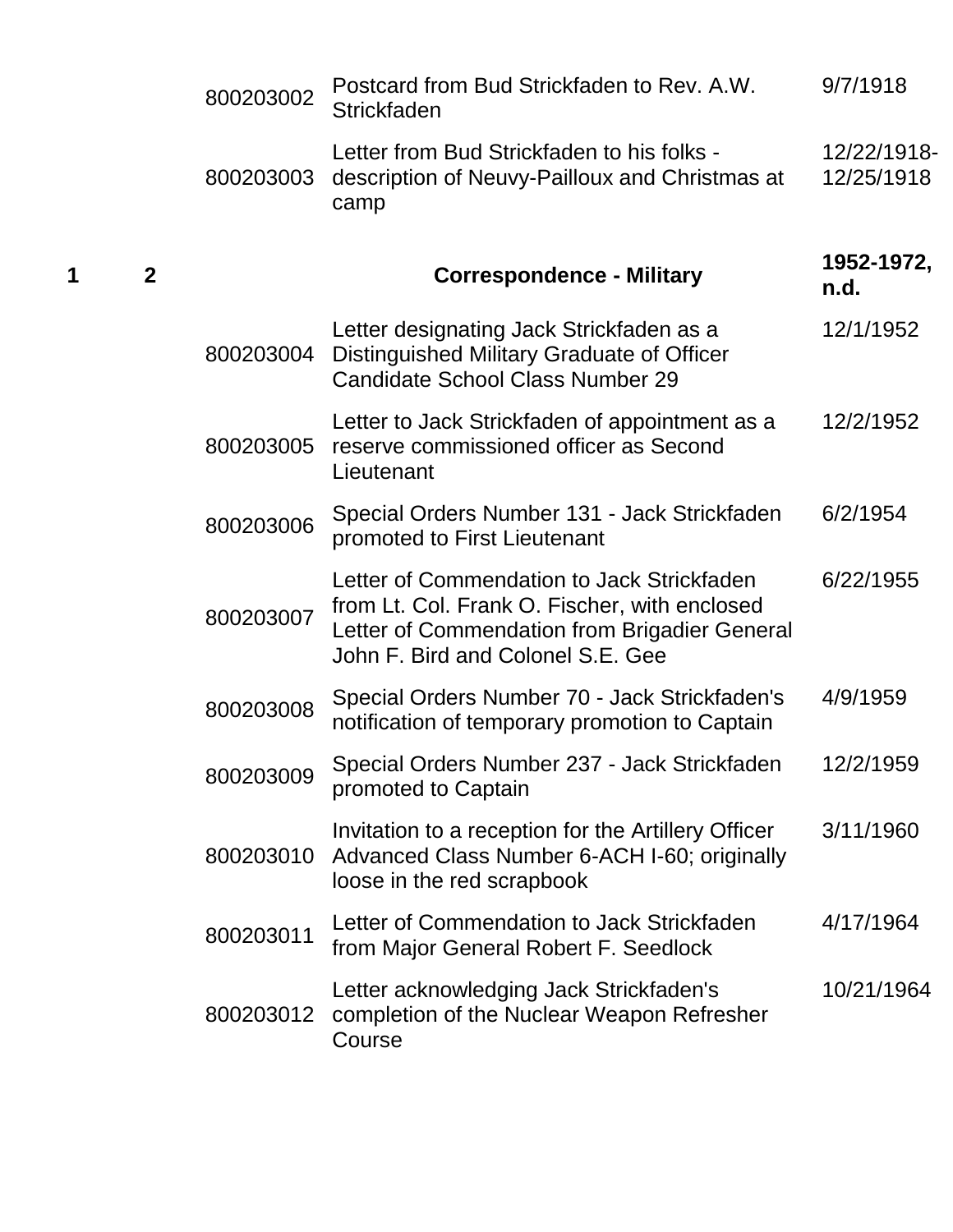| 800203013 | Letter to Jack Strickfaden from Lt. Col. Merle F.<br>Ormond, with enclosed Letter of Appreciation<br>from Colonel Roy L. Atteberry dated 4/16/1965<br>and letter of appreciation from Omaha Public<br>Schools Superintendent Paul A. Miller dated<br>4/14/1965                 | 4/22/1965    |
|-----------|--------------------------------------------------------------------------------------------------------------------------------------------------------------------------------------------------------------------------------------------------------------------------------|--------------|
| 800203014 | Letter of Appreciation to Jack Strickfaden from<br>Lt. Col. Merle F. Ormond, with enclosed letters<br>of appreciation from Benson High School Vice<br>Principal D.J. Friesen dated 5/11/1965, Major<br>A.J. Sajo dated 6/18/1965 and Lt. Col. Frank R.<br>Tims dated 6/26/1965 | 7/2/1965     |
| 800203015 | General Orders Number 208 - announcement of<br>Award of the Purple Heart; Jack Strickfaden<br>included                                                                                                                                                                         | 2/4/1966     |
| 800203016 | Note to Maj. Strickfaden from George L. Egbert<br>with attached copy of a letter regarding the<br><b>Availability of Artillery Officers</b>                                                                                                                                    | c. $3/1966$  |
| 800203017 | Letter of Appreciation to Jack Strickfaden from<br>Brigadier General John J. Kenney, with enclosed<br>Letter of Appreciation from Brigadier General<br>James K. Terry                                                                                                          | 8/29/1967    |
|           | 800203018 One copy each of the previous letters                                                                                                                                                                                                                                | 8/29/1967    |
| 800203019 | Letter to Jack Strickfaden from Colonel James<br>Buntyn, with two thermal copies enclosed of a<br>Letter of Appreciation from Brigadier General<br>James K. Terry                                                                                                              | c. 8/29/1967 |
| 800203020 | Letter to the Secretariat for DA Selection Board<br>from the First Field Artillery Brigade -<br>recommendation for Jack Strickfaden to be<br>promoted to Lieutenant General                                                                                                    | 6/1/1968     |
| 800203021 | Letter of Appreciation from Colonel Jesse B.<br>Hollis, Jr. regarding the 1970 Artillery Hunt<br>Horse Show; originally loose in the red<br>scrapbook                                                                                                                          | 7/21/1970    |
| 800203022 | Letter of Appreciation from Colonel Thomas G.<br>Ferguson regarding the 1970 Artillery Hunt                                                                                                                                                                                    | 7/27/1970    |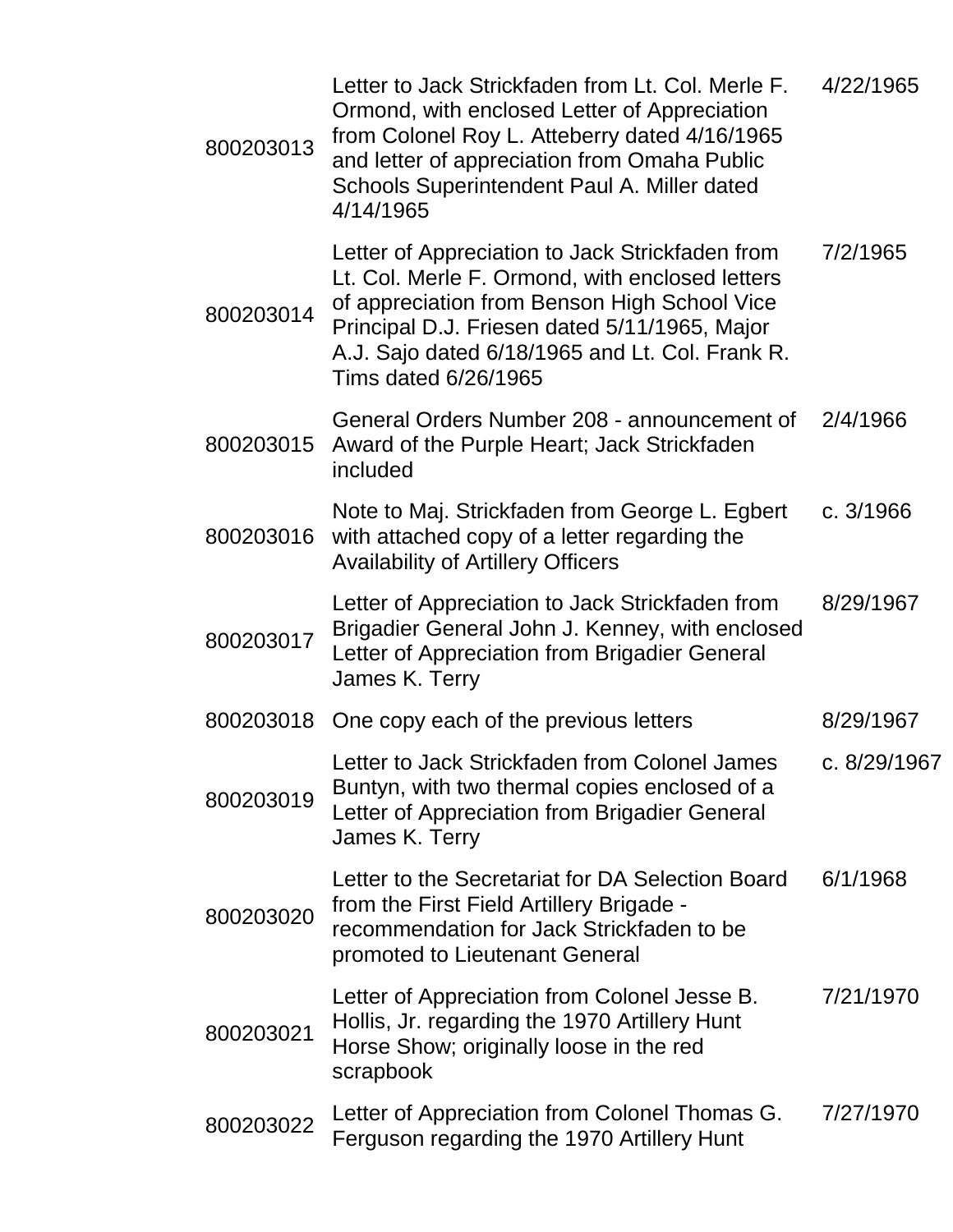|           | Horse Show; originally loose in the red<br>scrapbook                                                                                                                                                                  |            |
|-----------|-----------------------------------------------------------------------------------------------------------------------------------------------------------------------------------------------------------------------|------------|
| 800203023 | Letter of Appreciation to Jack Strickfaden from<br>Major General R. Wetherill thanking him for<br>helping with Fort Sill's 1970 Artillery Hunt Horse<br>Show; originally loose in the red scrapbook                   | 7/29/1970  |
| 800203024 | Letter of Appreciation to Jack Strickfaden from<br>Colonel Stewart Shirey regarding the 1970<br>Artillery Hunt Horse Show; originally loose in the<br>red scrapbook                                                   | 7/30/1970  |
| 800203025 | Draft of letter from Jack Strickfaden to the Office<br>of Personnel Operations asking that he not be<br>sent on tour or to have it delayed due to family<br>circumstances and being that he is close to<br>retirement | 9/1/1970   |
| 800203026 | Special Orders Number 276 - Wellington J.<br>Strickfaden's reassignment to the 176th<br>Replacement Company; originally loose in the<br>red scrapbook                                                                 | 10/9/1970  |
| 800203027 | Letter to Jack Strickfaden from Colonel C.C.<br>Stewart thanking him for being the Chairman of<br>the Awards and Prizes Committee for the 1970<br>Annual Fall Gymkhana; originally loose in the<br>red scrapbook      | 10/23/1970 |
| 800203028 | Letter to Jack Strickfaden on the Removal or<br><b>Regrading of Top Secret Clearance</b>                                                                                                                              | c. 1971    |
| 800203029 | Invitation to the Hartell House - for Jack<br>Strickfaden; originally loose in the red scrapbook                                                                                                                      | 1/1/1972   |
| 800203030 | Special Orders Number 12 - Amendment on<br><b>Reporting and Availability Dates</b>                                                                                                                                    | 1/12/1972  |
| 800203031 | Letter Orders Number S3-113 - Service<br><b>Retirement for Jack Strickfaden</b>                                                                                                                                       | 3/10/1972  |
| 800203032 | Special Orders Number 72 - Permanent Change<br>of Station to Fort Sheridan, Illinois for Jack<br><b>Strickfaden</b>                                                                                                   | 4/12/1972  |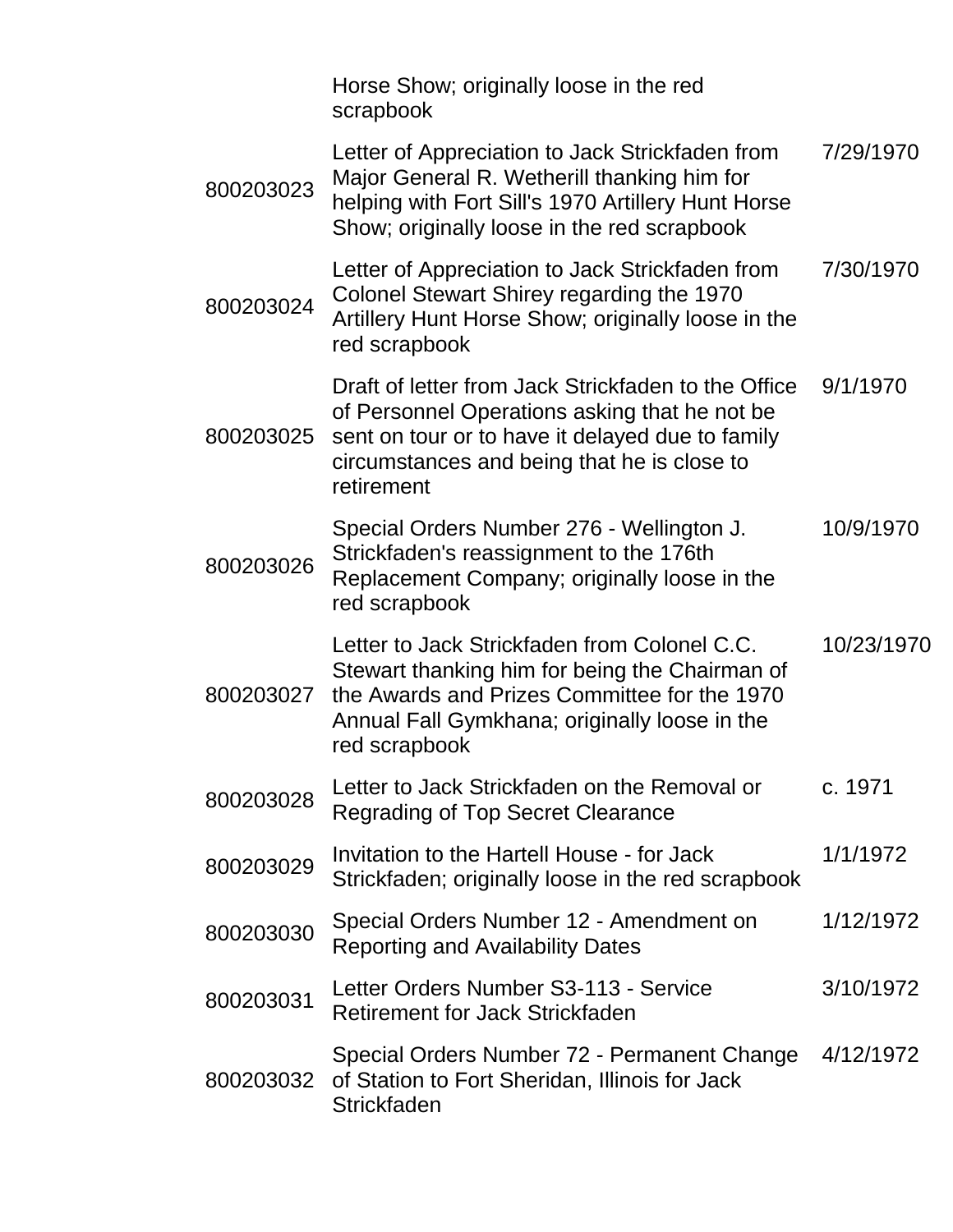|   | 800203033 | Memo Routing Slip with four copies General<br>Orders Number 81 on the Award of the<br>Certification of Achievement dated 8/30/1956<br>and one copy of the letter regarding the Award<br>of 1st Infantry Division and Fort Riley Certificate<br>of Achievement dated 7/20/1956 | n.d.               |
|---|-----------|-------------------------------------------------------------------------------------------------------------------------------------------------------------------------------------------------------------------------------------------------------------------------------|--------------------|
| 3 |           | <b>Biographical Materials - Personal</b>                                                                                                                                                                                                                                      | 1927, c.<br>1947   |
|   | 800203068 | Certificate of Marriage between Wellington F.<br>Strickfaden and Violet Louise Wickman                                                                                                                                                                                        | 10/5/1927          |
|   | 800203069 | Photocopy of section from Jack Strickfaden's<br>Class of 1947 yearbook - original attached to<br>back of Certificate of Acceptability                                                                                                                                         | c. 1947            |
|   |           | <b>Series 2: Military Materials</b>                                                                                                                                                                                                                                           | 1918-1972,<br>n.d. |
| 4 |           | <b>Biographical Materials - Military</b>                                                                                                                                                                                                                                      | 1950-1972,<br>n.d. |
|   | 800203034 | Order to report for Armed Forces Physical<br>Examination for Wellington Jack Strickfaden                                                                                                                                                                                      | 10/5/1950          |
|   |           |                                                                                                                                                                                                                                                                               |                    |
|   | 800203035 | Certificate of Acceptability for Wellington Jack<br><b>Strickfaden</b>                                                                                                                                                                                                        | 11/1/1950          |
|   | 800203036 | Extract of form announcing Jack Strickfaden's<br>promotion to First Lieutenant                                                                                                                                                                                                | 12/2/1955          |
|   | 800203037 | <b>Request For And Certificate Of Eligibility (Form</b><br>DD-802)                                                                                                                                                                                                            | 6/19/1959          |
|   | 800203038 | Statement of Continued Eligibility for mortgage<br>insurance                                                                                                                                                                                                                  | 3/6/1960           |
|   | 800203039 | Statement of Continued Eligibility for mortgage<br>insurance                                                                                                                                                                                                                  | 9/22/1961          |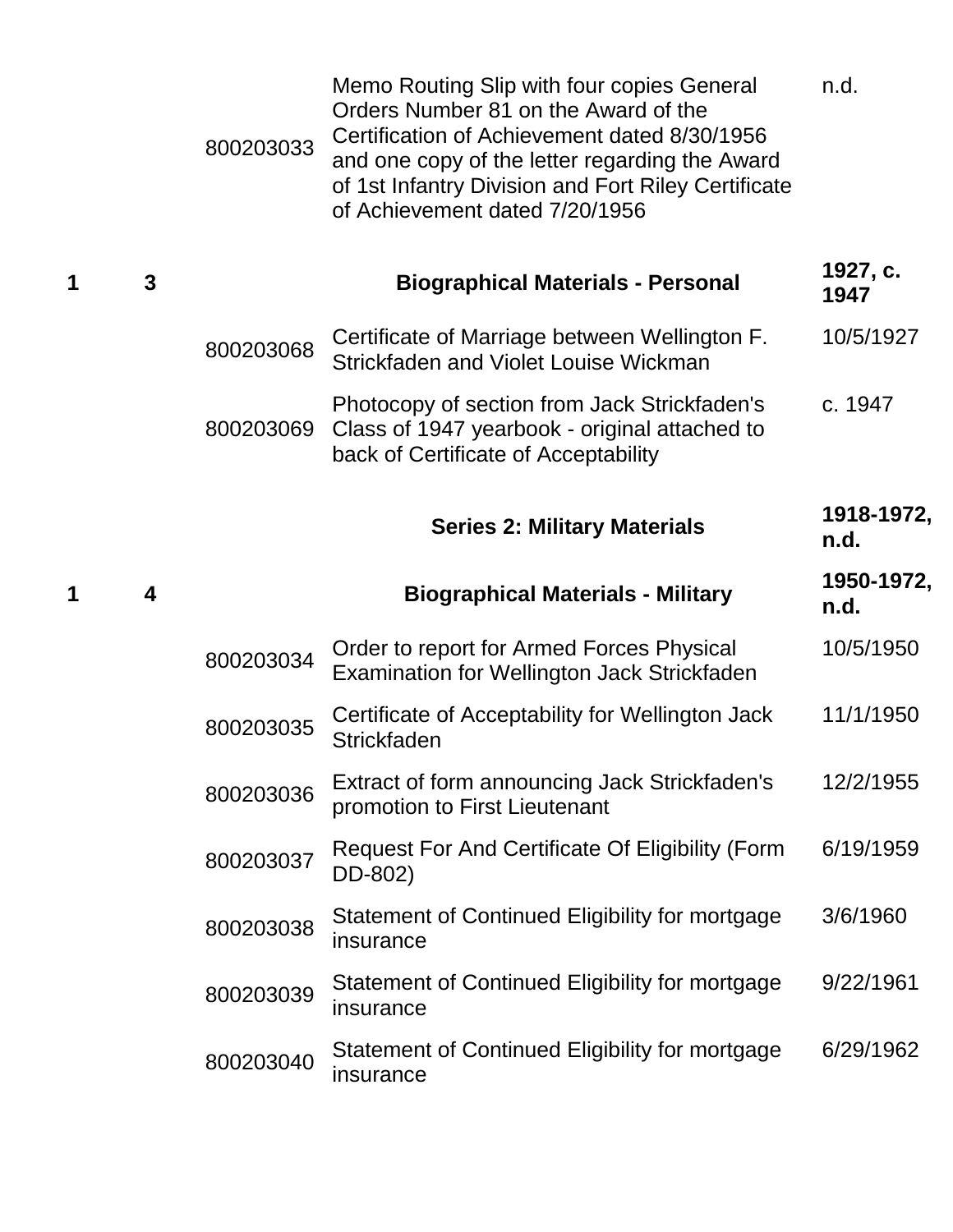| 800203041 | Letter to the US Army Finance Center from Asst. 12/11/1962<br>Adjutant General A.J. Guill, with enclosed<br>paperwork regarding mortgage insurance                                                                              |            |
|-----------|---------------------------------------------------------------------------------------------------------------------------------------------------------------------------------------------------------------------------------|------------|
| 800203042 | Letter to the US Army Finance Center from Asst.<br>Adjutant General A.J. Guill regarding mortgage<br>insurance                                                                                                                  | 12/12/1962 |
| 800203043 | Memo Routing Slip with one copy of each of the<br>following: Letter of Commendation dated<br>4/17/1964 and Statement of Continued Eligibility<br>for mortgage insurance dated 4/30/1964                                         | 7/14/1964  |
| 800203044 | Request for Information to Jack Strickfaden<br>regarding mortgage information                                                                                                                                                   | 10/23/1964 |
| 800203045 | Letter from Jack Strickfaden in response to<br>Request for Information dated 10/23/1964,<br>regarding mortgage insurance                                                                                                        | 11/9/1964  |
| 800203047 | Statement of Continued Eligibility for mortgage<br>insurance                                                                                                                                                                    | 5/9/1966   |
| 800203048 | Photocopy of Certificate of Training for the Unit<br><b>Postal Officer Orientation Course - Jack</b><br>Strickfaden; originally loose in the red scrapbook                                                                      | 9/16/1969  |
| 800203049 | Suggestion Award Certificate to Jack Strickfaden<br>- \$30 award for adoption of his suggested<br>change regarding personnel handling procedure                                                                                 | 4/30/1970  |
| 800203050 | <b>First Field Artillery Brigade Spring Formal</b><br>pamphlet; originally loose in the red scrapbook                                                                                                                           | 6/19/1970  |
| 800203051 | The Army Commendation Medal certificate to<br>Jack Strickfaden for Service from 10/1966-<br>1/1971                                                                                                                              | 1/25/1971  |
| 800203052 | Letter for Transmittal of Award, with enclosed<br>Citation of the Army Commendation Medal to<br>Jack Strickfaden for Service from 10/1966 -<br>1/1971, one thermal copy of the letter and two<br>thermal copies of the citation | 3/17/1971  |
| 800203053 | Society of the First Division Red Leg Branch<br>card; originally loose in the red scrapbook                                                                                                                                     | 1972       |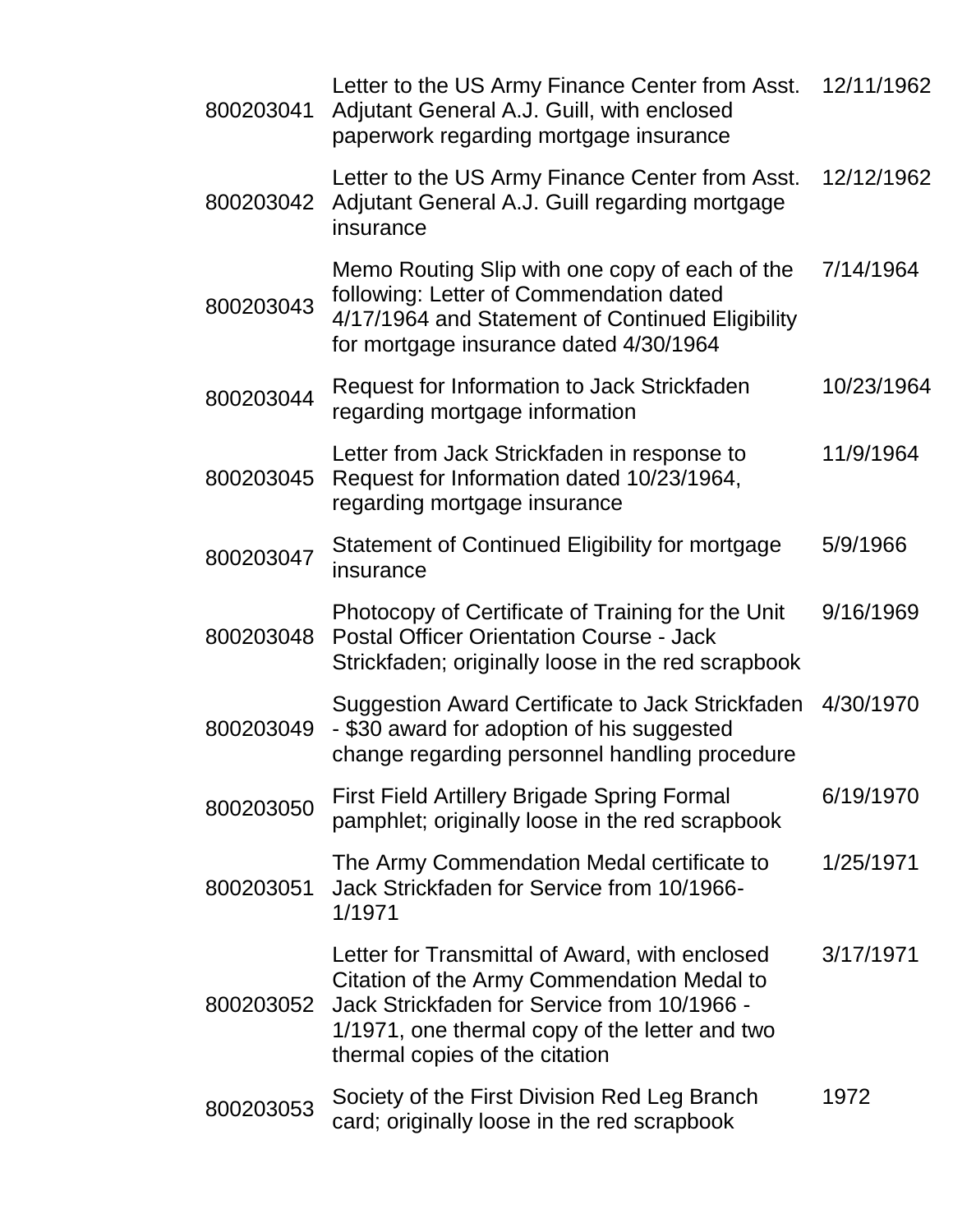| 800203054 | Certificate of Achievement to Jack Strickfaden<br>from the Headquarters of Fort Sheridan, Illinois<br>for the period of 2/9/1972-4/30/1972                                                                                                  | 4/30/1972    |
|-----------|---------------------------------------------------------------------------------------------------------------------------------------------------------------------------------------------------------------------------------------------|--------------|
| 800203055 | Department of the Army Certificate of<br>Appreciation to Jack Strickfaden                                                                                                                                                                   | 4/30/1972    |
| 800203056 | Certificate of Appreciation from Service in the<br>Armed Forces of the United States to Jack<br>Strickfaden from 12/2/1952 - 4/30/1972                                                                                                      | c. 4/30/1972 |
| 800203057 | Discharge report for Jack Strickfaden                                                                                                                                                                                                       | c. 4/30/1972 |
| 800203058 | Certificate of Retirement from the Armed Forces<br>of the United States of America for Jack<br>Strickfaden                                                                                                                                  | 5/1/1972     |
| 800203059 | Disposition Form for Captain Jack Strickfaden;<br>originally loose in the red scrapbook                                                                                                                                                     | n.d.         |
| 800203060 | Menu for Polliwogs - parody menu with company<br>members listed; originally loose in the red<br>scrapbook                                                                                                                                   | n.d.         |
| 800203061 | Decal with the seal and motto of the Society of<br>the First Division; originally loose in the red<br>scrapbook                                                                                                                             | n.d.         |
| 800203062 | Newspaper clipping with a picture of graduates<br>of a Supervisor's Seminar that Jack Strickfaden<br>attended; originally loose in the red scrapbook                                                                                        | n.d.         |
| 800203063 | Newspaper clipping "Christmas Letters to Viet<br>Nam Bring Reply to Students" - a second grade<br>class at Fox River Grove wrote Christmas letters<br>to Wellington J. Strickfaden and he replied;<br>originally loose in the red scrapbook | n.d.         |
| 800203064 | Jack Strickfaden's papers for Iran                                                                                                                                                                                                          | n.d.         |
| 800203065 | List of service medals and notes on wearing<br>them                                                                                                                                                                                         | n.d.         |
| 800203066 | Statement of Personal History (Form DD-398)                                                                                                                                                                                                 | n.d.         |
| 800203067 | Form for Serviceman's Group Life Insurance<br>(Form DA-3054)                                                                                                                                                                                | n.d.         |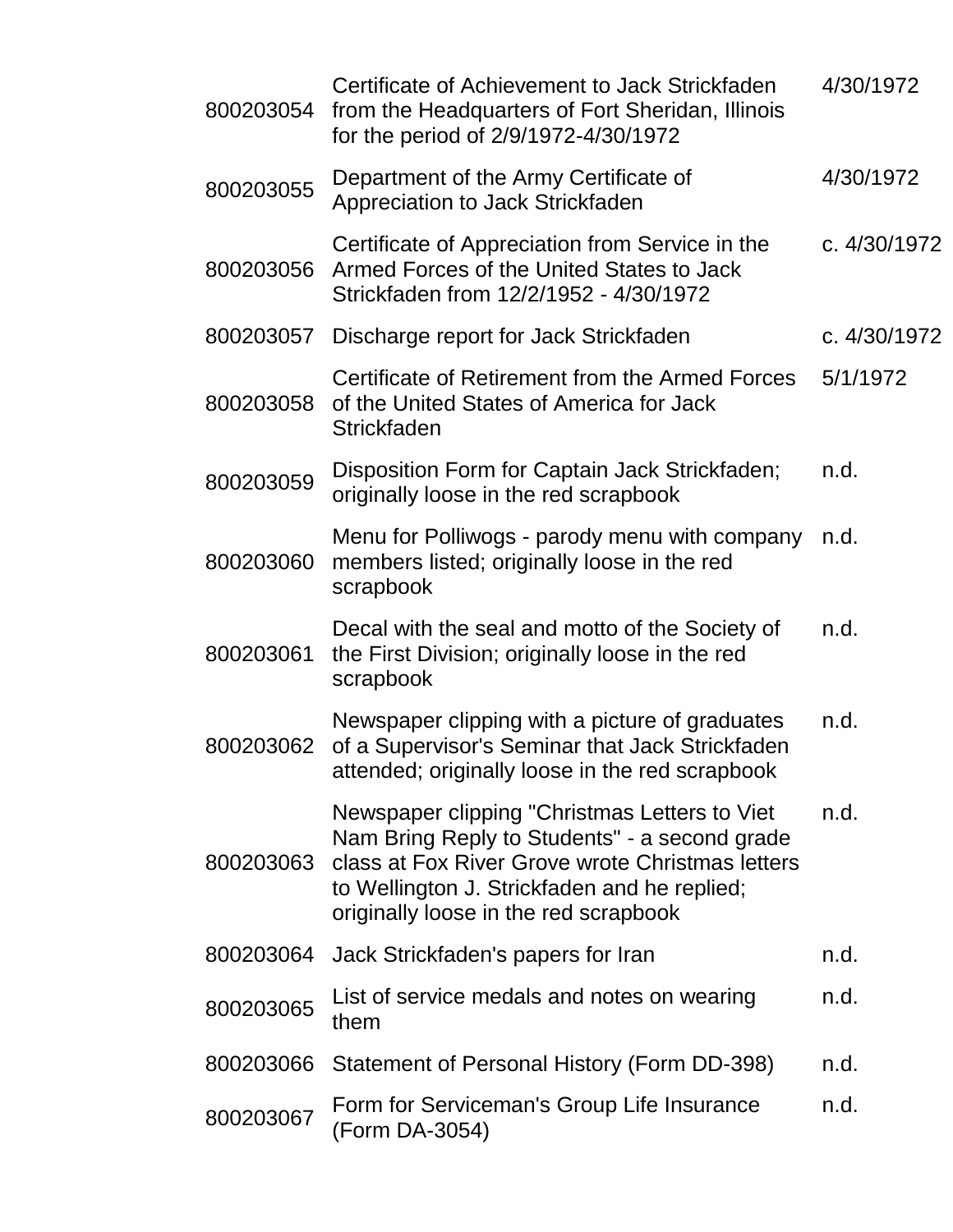**1 5**

#### **168th Meeting of the Military Armistice Commission 1963**

| 800203070 | Meeting Packet (introductory pages plus 40<br>pages)                                                                                                                                                                                                                                                                                                 | 5/17/1963 |
|-----------|------------------------------------------------------------------------------------------------------------------------------------------------------------------------------------------------------------------------------------------------------------------------------------------------------------------------------------------------------|-----------|
| 800203071 | <b>United Nations Command Military Armistice</b><br>Command booklet with Foreword, Index, Text of<br>the Truce Agreement, Abbreviations, Military<br>Armistice Commission and Agencies, Extract of<br>70th Military Armistice Commission Meeting,<br><b>Extract of 75th Military Armistice Commission</b><br>Meeting, and Korea on Maps (Korean War) | n.d.      |
|           | 800203072 The Longest Armistice booklet                                                                                                                                                                                                                                                                                                              | n.d.      |
|           | 800203073 Business card for Wo Paul Oberli                                                                                                                                                                                                                                                                                                           | n.d.      |
| 800203074 | Placeholder for Major Wellington J. Strickfaden                                                                                                                                                                                                                                                                                                      | n.d.      |
|           | 800203075 Placeholder for Major Trachsel                                                                                                                                                                                                                                                                                                             | n.d.      |
| 800203076 | USO handout with information for armed forces<br>members stationed in Tokyo, Japan                                                                                                                                                                                                                                                                   | n.d.      |

#### **<sup>1</sup> <sup>6</sup> Ephemera 1918-1971, n.d.** 800203078 Expeditionary Force in Neuvy-Pailloux, France - "Tankers" Christmas Dinner program of Company C 303rd Battalion, American W.F. Strickfaden listed as a Corporal and as part 12/25/1918

of the Company C Quartette

| Roster and Menu Christmas dinner program of<br>800203079 Company B 303rd Battalion, Tank Corps in<br>Neuvy-Pailloux, France | 12/25/1918 |
|-----------------------------------------------------------------------------------------------------------------------------|------------|
| Newspaper clipping from The Chicago Daily                                                                                   | 3/18/1919  |

| 800203080 Tribune announcing the "Chicago Tank Fighters"<br>Back" - Corporal W. Strickfaden included |                                                                                                                                                                                                                                                                                                                                                                                                               |           |
|------------------------------------------------------------------------------------------------------|---------------------------------------------------------------------------------------------------------------------------------------------------------------------------------------------------------------------------------------------------------------------------------------------------------------------------------------------------------------------------------------------------------------|-----------|
|                                                                                                      | The History of the Fifth Field Artillery Battalion<br>$800203081 \quad 1151 \quad 1111 \quad 3111 \quad 5111 \quad 6111 \quad 7111 \quad 7111 \quad 7111 \quad 7111 \quad 7111 \quad 7111 \quad 7111 \quad 7111 \quad 7111 \quad 7111 \quad 7111 \quad 7111 \quad 7111 \quad 7111 \quad 7111 \quad 7111 \quad 7111 \quad 7111 \quad 7111 \quad 7111 \quad 7111 \quad 7111 \quad 7111 \quad 7111 \quad 7111 \$ | c. 1954   |
|                                                                                                      | 800203082 Stars and Stripes, Volume 6 Number 30                                                                                                                                                                                                                                                                                                                                                               | 7/28/1963 |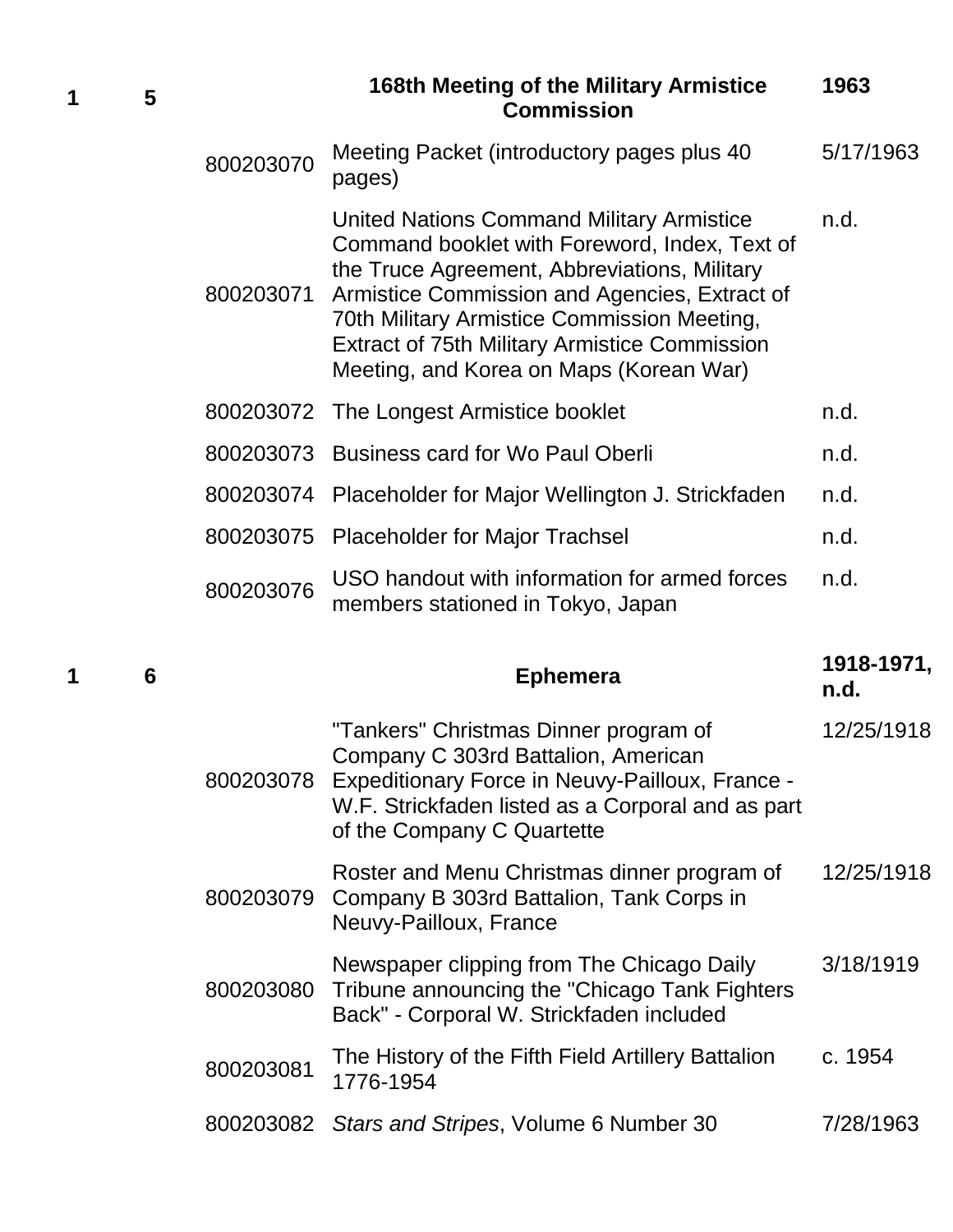|                            | 800203083 | Newspaper page - Pacific Stars & Stripes "Why<br>More U.S. Troops Are Needed"; originally loose<br>in black scrapbook                                | 12/5/1965  |
|----------------------------|-----------|------------------------------------------------------------------------------------------------------------------------------------------------------|------------|
|                            | 800203084 | Christmas card - from Mrs. Vy; a woman, child<br>and ox on the front                                                                                 | 12/22/1965 |
|                            | 800203085 | Book titled Artillery Vietnam, with Addendum<br>note; originally loose in the red scrapbook                                                          | 6/1/1969   |
|                            | 800203086 | United States Forces Korea, Special Orientation<br>Edition 1971                                                                                      | 1971       |
|                            | 800203087 | The Eighth United States Army Memorial Chapel<br>"The Terrible Meek, Seven Last Words of Christ"<br>booklet; originally loose in the black scrapbook | 4/7/1971   |
|                            | 800203088 | Christmas card - blank with trees on the front                                                                                                       | n.d.       |
|                            | 800203089 | Christmas card - blank with a scene of riverboats<br>printed on cloth on the front cover                                                             | n.d.       |
|                            | 800203090 | Christmas card - blank with a man and oxen in<br>the field on the front                                                                              | n.d.       |
|                            | 800203091 | Christmas card - blank with two women on the<br>front                                                                                                | n.d.       |
|                            | 800203092 | Christmas card - blank with a woman holding a<br>yellow flower on the front                                                                          | n.d.       |
|                            | 800203093 | Newspaper clipping with a picture of Orville<br>Moody golfing; originally loose in the red<br>scrapbook                                              | n.d.       |
| <b>No</b><br><b>Folder</b> | 800203095 | U.S. Army Support Group Joint Security Area for<br>Panmunjom, Korea yearbook                                                                         | 1963       |
|                            |           | <b>Uniforms</b>                                                                                                                                      |            |
|                            | 800203106 | White dress shirt for officer's army service<br>uniform                                                                                              | n.d.       |
|                            | 800203107 | Black bow tie for officer's army service uniform                                                                                                     | n.d.       |
|                            | 800203108 | Black cummerbund for officer's army service                                                                                                          | n.d.       |

uniform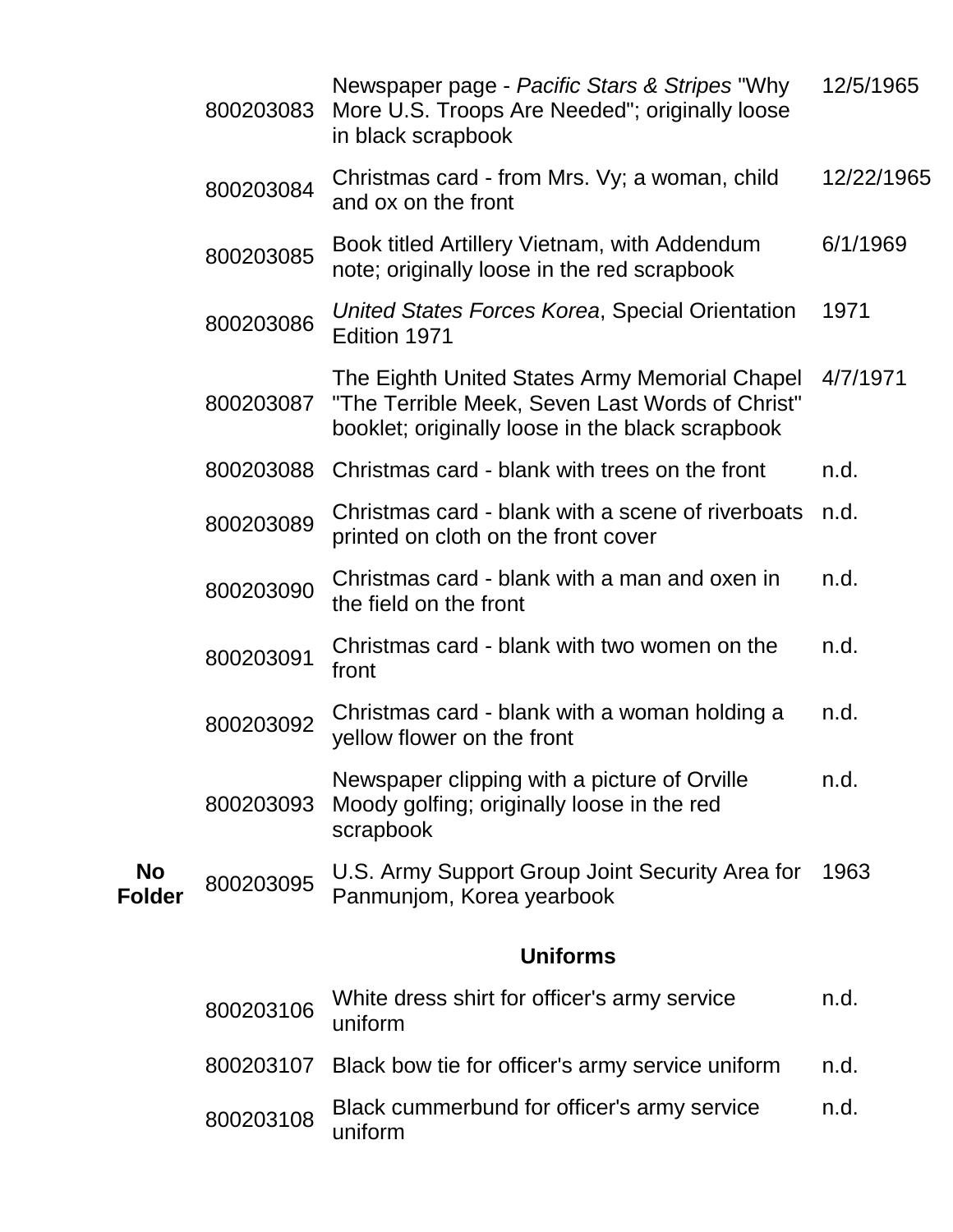|   |   | 800203109 | Dress blue jacket with bullion mess knots<br>attached for officer's army service uniform                                                                                                     | n.d.               |
|---|---|-----------|----------------------------------------------------------------------------------------------------------------------------------------------------------------------------------------------|--------------------|
|   |   | 800203110 | Dress blue pants for officer's army service<br>uniform                                                                                                                                       | n.d.               |
|   |   | 800203111 | Dress blue cap for officer's army service uniform                                                                                                                                            | n.d.               |
|   |   | 800203112 | Dress white jacket for officer's army service<br>uniform                                                                                                                                     | n.d.               |
|   |   | 800203113 | Dress white pants for officer's army service<br>uniform                                                                                                                                      | n.d.               |
|   |   | 800203114 | Dress white cap for officer's army service<br>uniform                                                                                                                                        | n.d.               |
|   |   | 800203115 | White waistcoat                                                                                                                                                                              | n.d.               |
|   |   | 800203116 | Aiguillette - yellow and green; removed from<br>shadow box                                                                                                                                   | n.d.               |
|   |   | 800203117 | Aiguillette - red and green; removed from<br>shadow box                                                                                                                                      | n.d.               |
|   |   | 800203118 | Swagger stick - brown wood with Maj. W.J.<br>Strickfaden carved at the top                                                                                                                   | n.d.               |
|   |   | 800203119 | Swagger stick - brown leather with silver; W.<br>Jack Strickfaden nameplate                                                                                                                  | n.d.               |
|   |   | 800203120 | Swagger stick - black base and mother of pearl<br>dragon design and Korea                                                                                                                    | n.d.               |
|   |   |           | <b>Series 3: Scrapbooks</b>                                                                                                                                                                  | 1951-1972,<br>n.d. |
| 1 | 7 |           | <b>Photographs</b>                                                                                                                                                                           | 1951-1972,<br>n.d. |
|   |   | 800203098 | Black and white photograph - headshot<br>captioned "Capt Wellington J. Strickfaden,<br>070153, Arty, Commanding Officer USUS Gr.<br>SSA." in Korea; originally loose in the red<br>scrapbook | 10/16/1963         |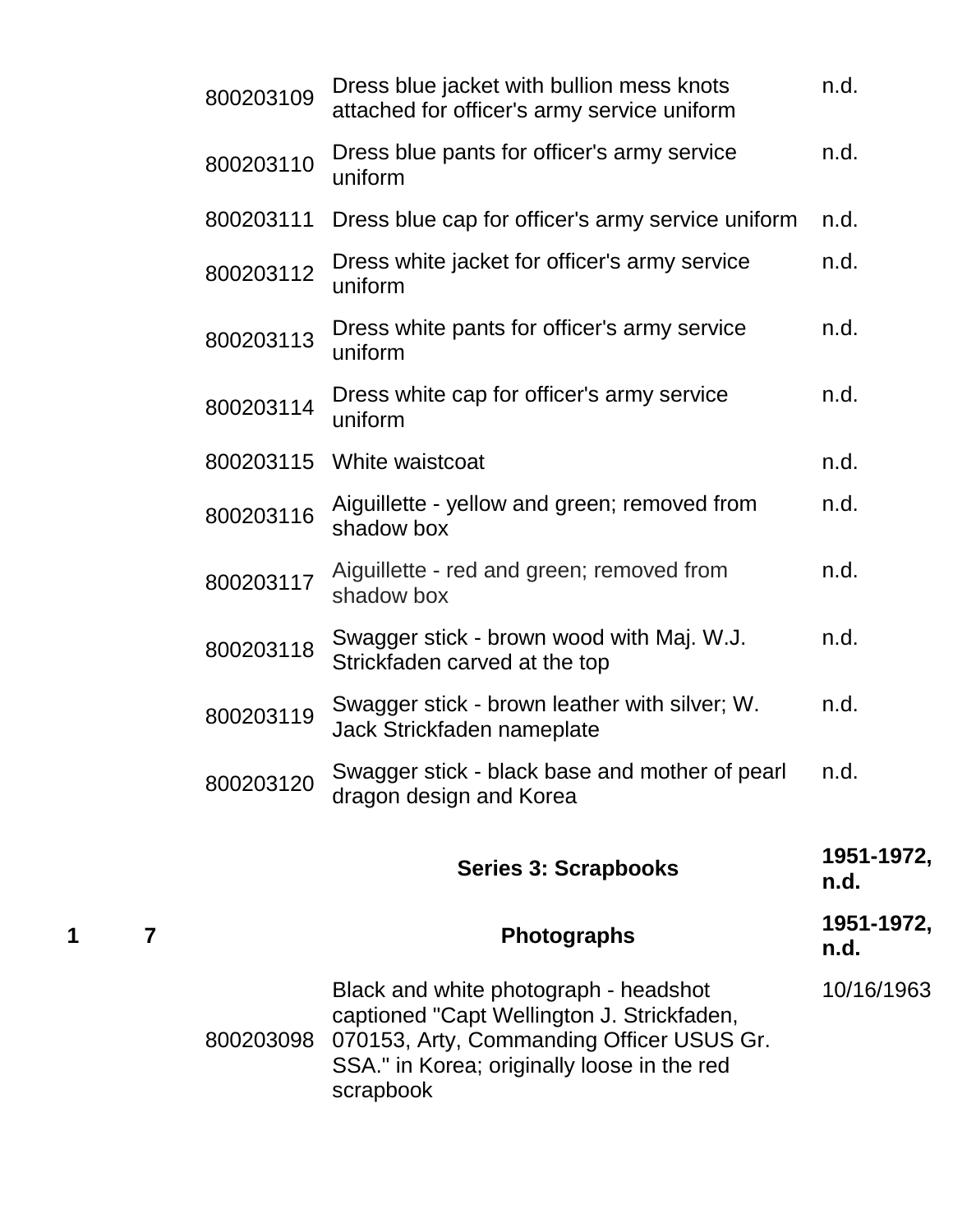| 2 |           | <b>Red Scrapbook</b>                                                                                                                                                                             | 1951-1958,<br>n.d. |
|---|-----------|--------------------------------------------------------------------------------------------------------------------------------------------------------------------------------------------------|--------------------|
|   | 800203105 | Color photograph - W.J. Strickfaden and another<br>man at the Manhattan airport; originally loose in<br>the red scrapbook                                                                        | n.d.               |
|   | 800203104 | Black and white photograph - W.J. Strickfaden<br>sitting at a desk; originally loose in the red<br>scrapbook                                                                                     | n.d.               |
|   | 800203102 | Black and white photograph - captioned on the<br>back "Wellington Frederick (Bud) Strickfaden<br>W.W.I"; removed from the casket flag case                                                       | n.d.               |
|   | 800203101 | Black and white photograph - Major W.J.<br>Strickfaden's retirement ceremony, photograph<br>signed by Commanding Officer Colonel Richard<br>M. Leonard                                           | 4/26/1972          |
|   | 800203100 | Black and white photograph - Colonel Richard<br>M. Leonard presenting Major Wellington J.<br>Strickfaden a Fort Sheridan Certificate of<br>Achievement; originally loose in the red<br>scrapbook | 4/26/1972          |
|   | 800203099 | Black and white photograph - W.J. Strickfaden<br>being awarded the Army Commendation Medal<br>in Korea; originally loose in the red scrapbook                                                    | 1971               |

|  | 800203121    Front cover | n.d. |  |
|--|--------------------------|------|--|
|--|--------------------------|------|--|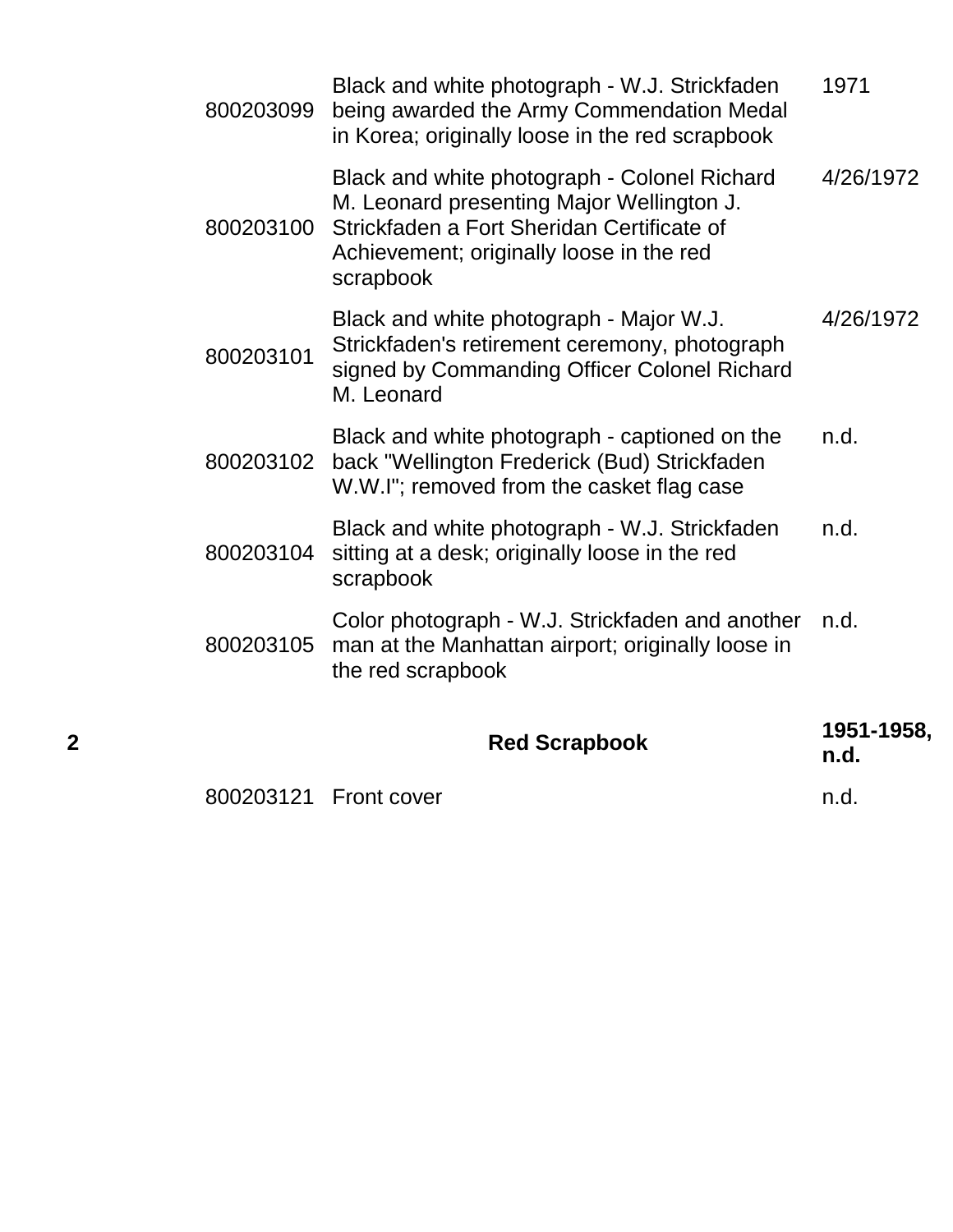800203122 Page 1 - titled "Basic Training 1951"; black and white photographs (sets front to back) - (top left) Wellington J. Strickfaden at "Ft. Sill Jan 52", "Loren Stoakes, Bivouac Jan 52", "Jim Volkert, Frank Witt, Bivouac Jan 52"; (top right) three men in uniform, a large group of men in uniform, a man in uniform in the street, two men in uniform in the street, men standing in formation, four men sitting in bunks, a building with a jeep out front, men standing in formation groups; (second row, left) LeRoy Stern and Wellington J. Strickfaden, LeRoy Stern, Milt Tiede, man standing on a patch of ice; (second row, right) "Richard Tuman, Richard Subaitis, Ft. Sill, Jan 52", "Loren Stoakes Bivouac, Jan 52", men at Ft. Sill, men at Ft. Sill, "Dan Thomas", a man standing in front of a building, "Bivouac Jan 52", men with their packs, "Richard Tuman Jan 52", "Richard Tuman Jan 52", "Ft. Sill Jan 52", "Ft. Sill Jan 52", "Ft. Sill Jan 52", "Paul Gable, Bivouac Jan 52", "Loren Stoakes, Bivouac Jan 52", "Ed Wilkins, Jim Wilson, Bivouac Jan 52", "Ted Stippich, Howie Thiel, Chuck Wendelberger, Dennis Viergutz, Bivouac Jan 52"; photograph of three men c. 1/1952 800203123 Page 2 - black and white photographs (sets from front to back) - (left) clouds, clouds, an explosion in the distance, an explosion in the distance; (right) demonstration in the distance, demonstration in the distance, a field; black and white headshot of Wellington J. Strickfaden; Certificate of completion for Individual Basic Training and FDC Specialist (2/9/1952); black and white headshot from "OCS Graduation 1952"; nametag for Jack Strickfaden c. 2/1952 800203124 Page 3 - titled "Officer Candidate School 1952"; photograph of Wellington J. Strickfaden; newspaper clipping "Sebree Addresses Sill OCS Grads"; newspaper clipping from *The Cannoneer* "Chaffee CG Calls for 'Inventory' (12/4/1952); clipping about Wellington J. Strickfaden becoming second lieutenant; The c. 12/1952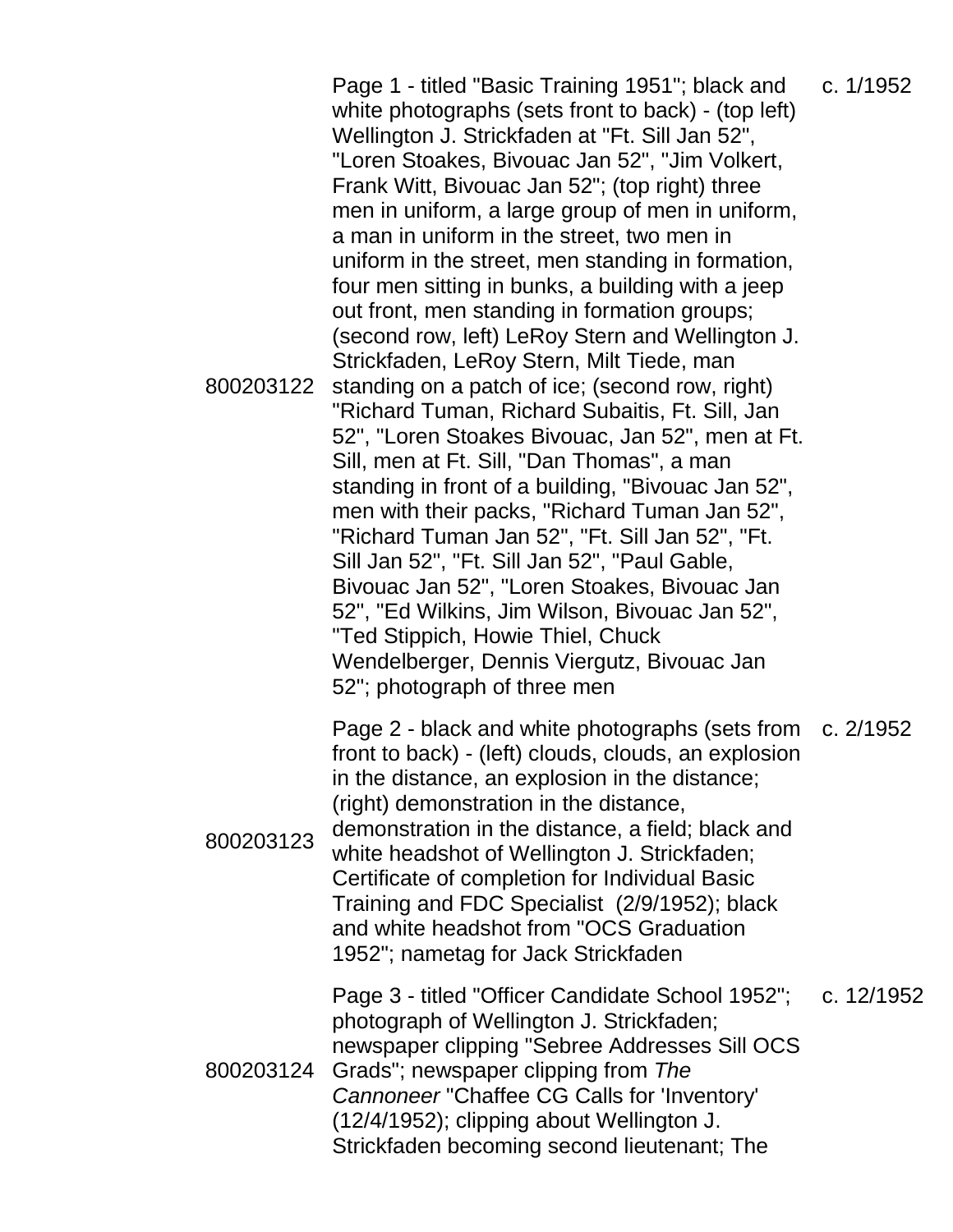Artillery School's Graduation Exercises booklet (12/2/1952)

| 800203125 | Page 4 - titled "Red birds"; (left to right, top to<br>bottom) "Jack and Mary" in front of a row of cars,<br>"John and ___ Lewis" in front of a white car, "Ed<br>and Trilby Ball" in front of a black-topped car,<br>"Dan and Kathy Clark" next to a red car, a group<br>of men, "Kromer" in front of a red car; papers<br>slipped in include notification of security<br>clearance (7/21/1952), letter from Col J.R. Burrill<br>designating Wellington J. Strickfaden a<br>Distinguished Military Graduate (12/1/1952), Fort<br>Sill Officer Candidate School graduation booklet<br>(12/2/1952), photocopy of The Cannoneer<br>naming Wellington J. Strickfaden a<br>Distinguished Military graduate (12/4/1952),<br>congratulatory letter from Colonel John F. Bird<br>(5/2/1954), and a citation for meritorious<br>performance | 1952, 1954,<br>n.d. |
|-----------|-------------------------------------------------------------------------------------------------------------------------------------------------------------------------------------------------------------------------------------------------------------------------------------------------------------------------------------------------------------------------------------------------------------------------------------------------------------------------------------------------------------------------------------------------------------------------------------------------------------------------------------------------------------------------------------------------------------------------------------------------------------------------------------------------------------------------------------|---------------------|
| 800203126 | Page 5 - titled "Germany - 1953-1955"; black<br>and white photographs (sets front to back) -<br>Strickfaden in uniform "New York – enroute to<br>Germany"; (top right) train station in Hamburg, a<br>town along the railroad; (bottom left) view of a<br>town from above, view of a town from above,<br>scenery, scenery, scenery, a crumbling building,<br>a baseball game; (bottom right) a train engine,<br>"Wurzburg", "another castle", "a castle", a valley,<br>a lake, a mountain                                                                                                                                                                                                                                                                                                                                           | 1953-1955           |
| 800203127 | Page 6 - newspaper clipping "W. Jack<br>Strickfaden Promoted"; black and white<br>photograph of Strickfaden adjusting his BC<br>scope                                                                                                                                                                                                                                                                                                                                                                                                                                                                                                                                                                                                                                                                                               | 1953-1955           |
| 800203128 | Page 7 - black and white photograph captioned<br>on the back "Maj Pruitt at the B.C. scope on the<br>O.P. (Bn. C.O.) Capt. Semodidies (Adj)<br>standing"; black and white photograph captioned<br>on the back "Capt. Culberston on the O.P."; The<br>History of the Fifth Field Artillery Battalion 1776-<br>1954 booklet; newspaper clipping from The                                                                                                                                                                                                                                                                                                                                                                                                                                                                              | 1954                |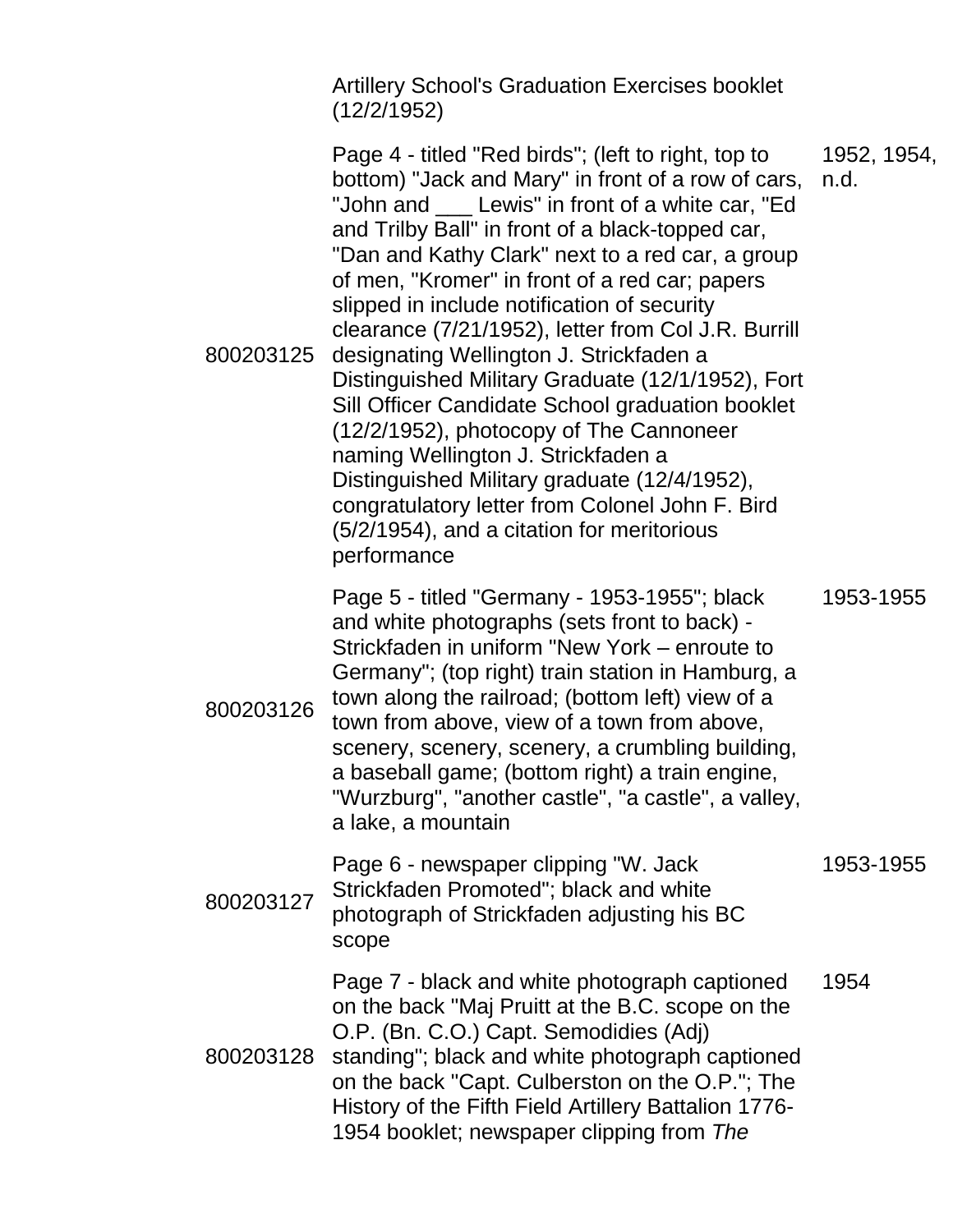|           | Stars and Stripes "COs of 5th FA Bn's Btry D<br>Pose Alike 178 Years Apart" (7/7/1954)                                                                                                                                                                                                                                             |                          |
|-----------|------------------------------------------------------------------------------------------------------------------------------------------------------------------------------------------------------------------------------------------------------------------------------------------------------------------------------------|--------------------------|
| 800203129 | Page 8 - list of 5th Field Artillery Battalion<br>members; black and white photograph of the<br><b>Headquarters First Infantry Division Artillery</b><br>sign; black and white photograph of a "The<br><b>B.O.Q."</b>                                                                                                              | n.d.                     |
| 800203130 | Page 9 - titled "Ft. Riley and Camp McCoy 1955-<br>1956"; black and white photograph on soldiers<br>marching in a parade; Letter of Appreciation<br>from Colonel James B. MacDougall (8/24/1956)<br>forwarded by Lt Col Roy F. Benjamin (9/5/1956)                                                                                 | 1955-1956                |
| 800203131 | Page 10 - Certificate of Achievement awarded to<br>Wellington J. Strickfaden                                                                                                                                                                                                                                                       | 8/31/1956                |
| 800203132 | Page 11 - Certificate for the Battery Executive<br>Officers Course awarded to Wellington J.<br><b>Strickfaden</b>                                                                                                                                                                                                                  | 11/2/1953-<br>11/14/1953 |
| 800203133 | Page 12 - Certificate for the Combat Intelligence<br>Course awarded to Wellington J. Strickfaden                                                                                                                                                                                                                                   | 4/18/1955-<br>4/25/1955  |
| 800203134 | Page 13 - titled "FASSMBOC 1956-1957"; Field<br>Artillery and Surface to Surface Missile Battery<br>Officer Course graduation booklet; Saint Barbara<br>Honorary Gunner certificate awarded to 1st Lt<br>Wellington J. Strickfaden                                                                                                 | 6/13/1957                |
| 800203135 | Page 14 - Certificate of Training for the Reading<br>Improvement Course awarded to First<br>Lieutenant Wellington J. Strickfaden; U.S. Army<br>Artillery and Guided Missile School grades for<br>1st Lt Wellington J. Strickfaden                                                                                                  | 4/18/1957                |
| 800203136 | Page 15 - titled "Ft. Sill 1957-1958, 246th FA<br>MSL Bn Redesignated, 2nd MSL Bn (Cpl) 80th<br>Arty"; black and white headshot captioned "1st<br>Lt. Wellington J. Strickfaden"; black and white<br>photograph captioned "Firing the Corporal at<br>White Sands, New Mexico"; invitation to<br>reception for General Paik Sun Yup | 1957-1958                |
|           |                                                                                                                                                                                                                                                                                                                                    |                          |

800203137 Page 16 - blank n.d.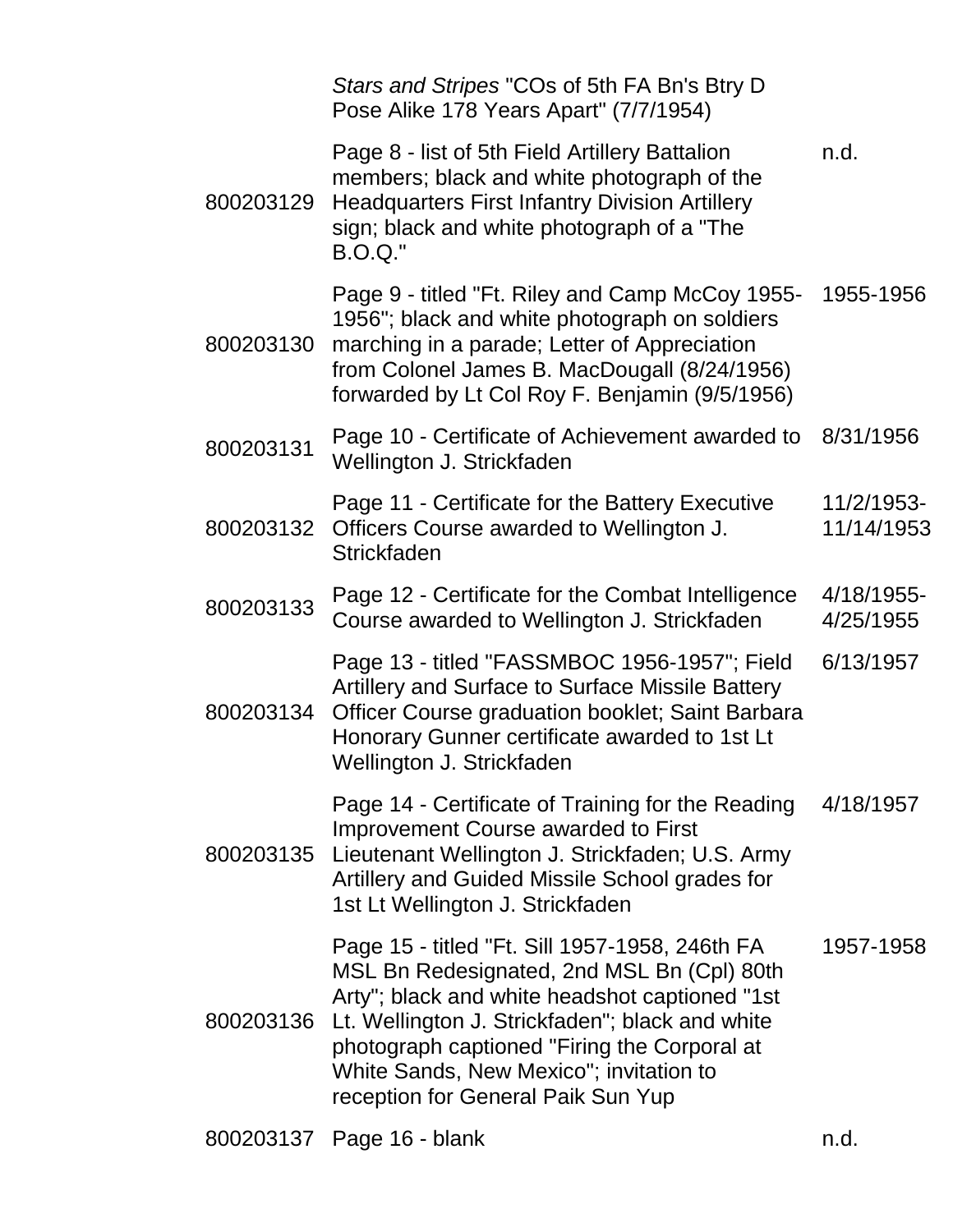## **<sup>3</sup> Red Scrapbook (continued) 1958-1962,**

800203138 Page 17 - titled "Iran - Nov 58 - May 59"; Iranian Airways Passenger Ticket and Baggage Check; invitation to a reception (4/15); black and white photographs captioned on the back including Strickfaden at the "city limits sign of Isfahan", Strickfaden and Bud Loring, Strickfaden and a group of people, headshot of Strickfaden c. 11/1958-

800203139 Page 18 - invitation from Vice Consuls Joseph Saltsman and Charles Exum; black and white photographs captioned on the back "Maj Gelly and Col Martine", "Col Hagen, Gen Alivea, Col Rheia, Lt Col Thompson" and "Mrs. Martine, Mrs. Alivea and the Majors wife" c.

800203140 Page 19 - black and white photographs (sets front to back, captions on the back) - (top left set) street shop, "This is the palace of forty pillars […]", a man balancing flower pots on his head; (top right set) "the queen mother mosque [...]", the Shah's mosque, local butcher; (second row left) "bridge in Isfahan [...]", same bridge, people on the street, donkey pulling a cart; (second row right) street view, donkeys carrying loads, donkey carrying bundles; (third row left) entrance to the Shah's mosque, women walking, "oldest bridge in Isfahan [...]", "Washing vegetables in the Jube", "settlement outside of town [...]"; (third row right) donkeys carrying loads, two boys, "An Armenian priest", a girl sitting in a hole; (fourth row left) three boys and their sheep herd, horse and cart, pottery delivery, street view; (fourth row right) "public fountain in front of city hall", "the big square [...]", "a corner of the bazaar", butcher shop n.d.

800203141 Page 20 - black and white photographs (left to right, top to bottom, captioned on the back) men and women lounging on a hillside, an old man walking, a man sweeping, a little boy, "Mr. Chapman", "A street peddler […]" n.d.

**n.d.**

12/30/1958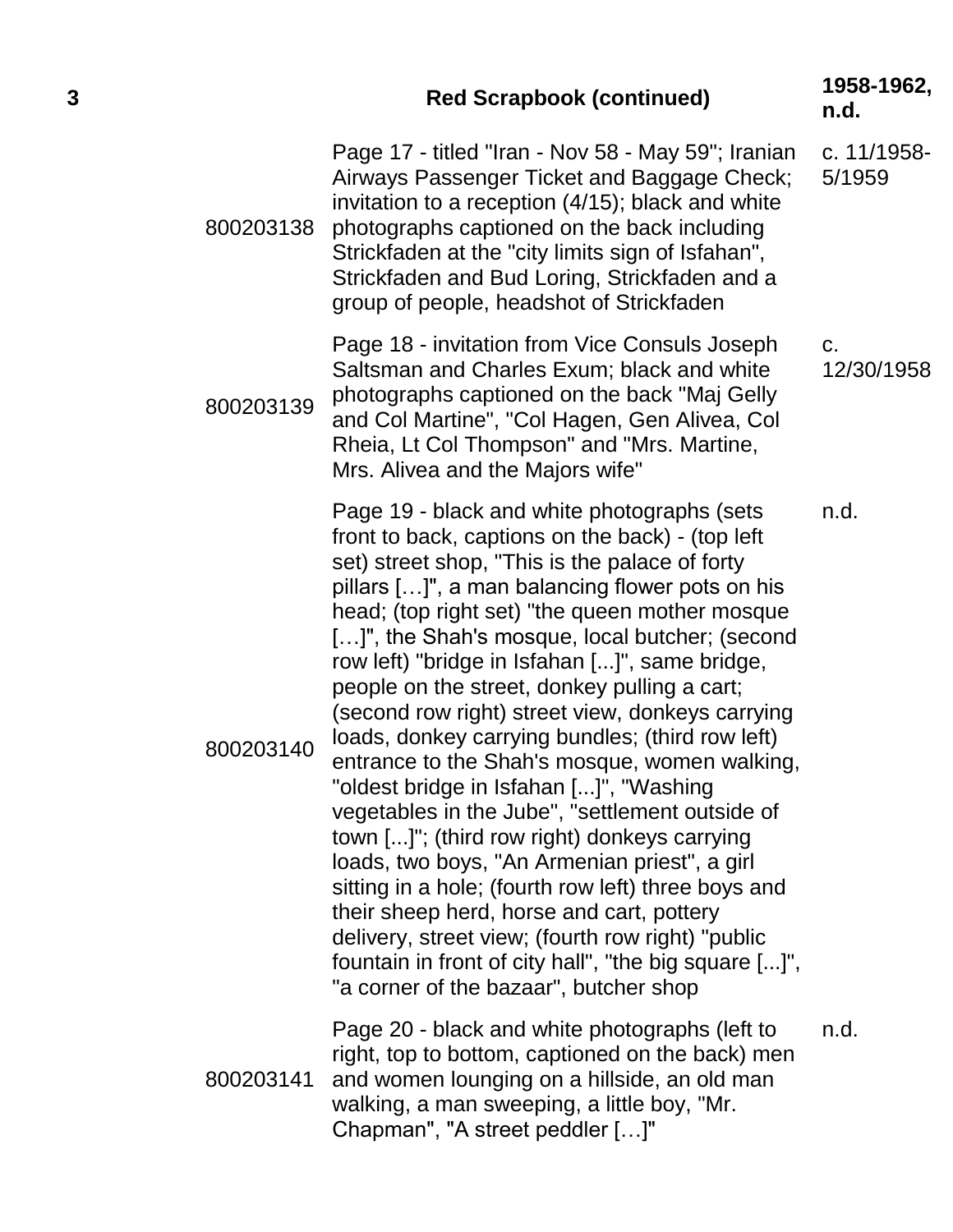800203142 Page 21 - black and white photographs - (top left n.d. set, front to back) two men and a woman sitting on a couch, three men and a woman sitting at a table, two men and a woman sitting on a bed, a man sitting on a chair next to a man and woman sitting on a bed, three man and a woman sitting at a table, same as previous; (bottom left set, front to back, captions on the back) "This is Isfahan from the airport[...]", a car in the street and woman on the sidewalk, "This is the City Hall", "Washing dishes in the Jube", "just some old ruins [...]", "The Hansom cabs of Isfahan"; (loose of the page, captions on the back) men and women dancing together, men and women dancing, man and women in conversation, "In front of the city hall", "This is inside the bazaar[...]", "The man sitting in the center is a professional beggar[...]", a man riding a horse, a man and woman sitting on a couch talking, "The picture was supposed to show the bus and Hansom Cab[...]", "Fuel oil delivery vehicle", "These are little hand carts [...]", men and women sitting on a couch, "This is Bud at the same sign I was", two men and a woman sitting on a bed 800203143 Page 22 - Christmas card from Col. Riahi with a woman in a green dress on the front; Christmas card from General A-lavi with the Ciosse Poul Esfeban on the front; Christmas card from Col. K. Nafacy with a young man, young woman and Arabic text on the front; Christmas card from Col. A. Shaeyh with an old man, young woman and Arabic text on the front n.d. 800203144 Page 23 - season's greeting card from Col. Beckfrady; passport booklet in Arabic for Wellington J. Strickfaden; card with La Mosquee Jome Varamine on the front 1959 800203145 (12/8/1958); Bimeh Melli insurance update form; Page 24 - Bimeh Melli Motor Third Party Liability Policy handout for Wellington J. Strickfaden document in Arabic for Strickfaden; Letter of Commendation from Colonel Bernard E. Hagen 12/8/1958- 6/15/1959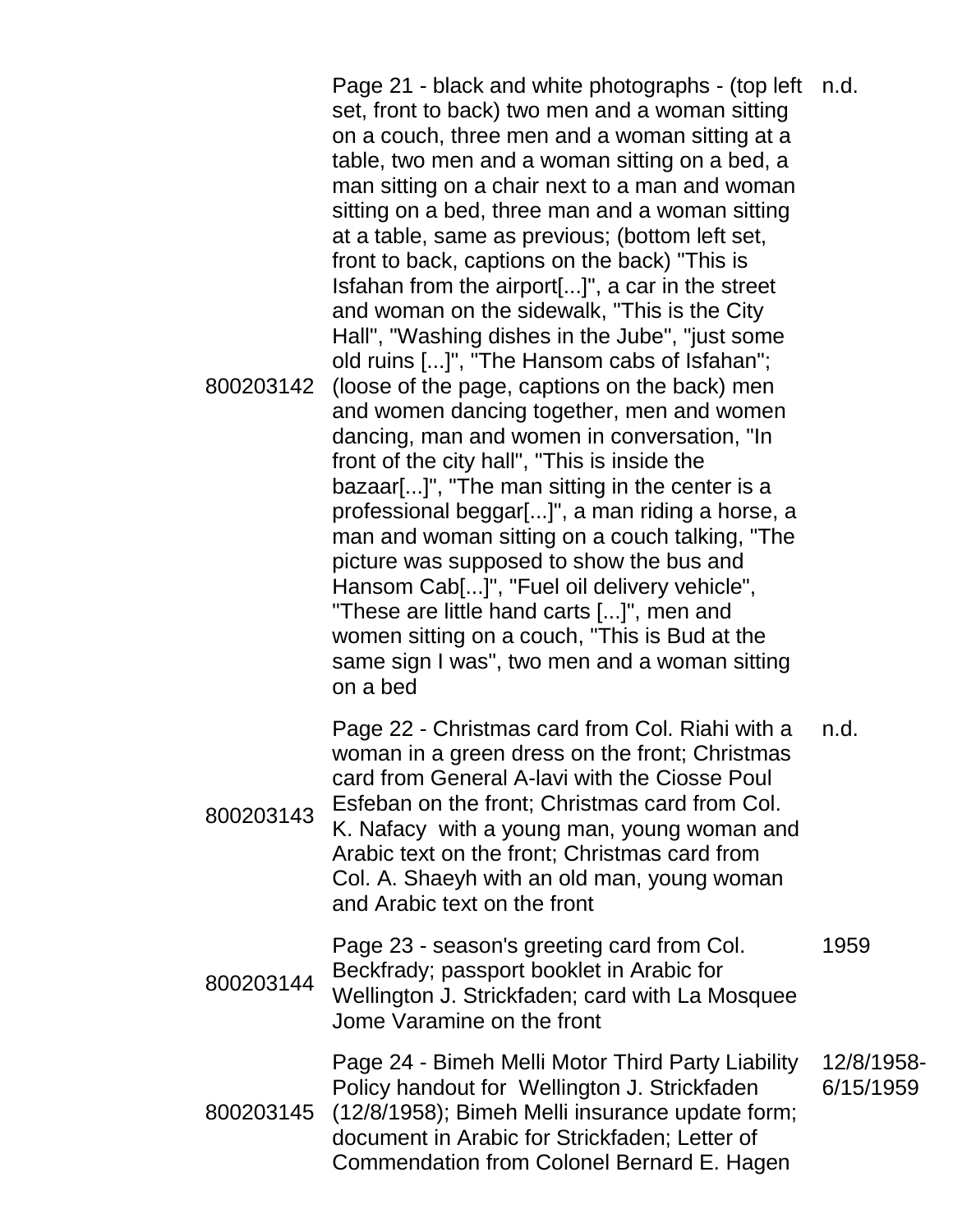|           | (5/5/19590 forwarded by Colonel Woodrow W.<br>Cook (6/8/1959) and Lt Col James M. Hustead II<br>(6/15/1959)                                                                                                                                                                                                                                                                                                                      |                          |
|-----------|----------------------------------------------------------------------------------------------------------------------------------------------------------------------------------------------------------------------------------------------------------------------------------------------------------------------------------------------------------------------------------------------------------------------------------|--------------------------|
| 800203146 | Page 25 - titled "AOAC 1959-60"; U.S. Army<br>Artillery and Missile School Graduation booklet<br>(6/7/1960); U.S. Army Artillery and Missile<br>School grades for Capt Wellington J.<br>Strickfaden; invitation to the Lawton Chamber of<br>Commerce dinner (2/19/1960)                                                                                                                                                          | 2/19/1960-<br>6/7/1960   |
|           | 800203147 Page 26 - blank                                                                                                                                                                                                                                                                                                                                                                                                        | n.d.                     |
|           | 800203148 Page 27 - blank                                                                                                                                                                                                                                                                                                                                                                                                        | n.d.                     |
| 800203149 | Page 28 - Saint Barbara Honorary Gunner<br>certificate awarded to Capt Wellington J.<br>Strickfaden; story of Saint Barbara of the<br>Artillerymen                                                                                                                                                                                                                                                                               | 6/7/1960                 |
| 800203150 | Page 29 - titled "Lane Tech High School 60-61"; c. 10/1960-<br>color photograph with Wellington J. Strickfaden<br>shaking hands with a boy in a uniform; invitation<br>to the Lane Brigade Military Ball (4/14/1961);<br>invitation to the Lane Brigade Military Ball<br>(11/23/1960); 5th Lane Brigade Military Ball<br>booklet (11/23/19600; newspaper clipping from<br>Chicago Daily Tribune "Rocket Countdown Will<br>Begin" | 4/14/1961                |
| 800203151 | Page 30 - newspaper clipping photograph of<br>rocket countdown "49 Lane Tech Cadets Get<br>Awards" and "Lane Students to Fire Own<br>Rocket"; invitation to the Annual Platoon<br>Competition 912/10/1960); 5th Lane Brigade<br>Military Ball booklet (4/14/1961)                                                                                                                                                                | c. 11/1960-<br>4/14/1961 |
| 800203152 | Page 31 - (top left) color photograph of people<br>sitting at a banquet table, dated Nov. 60; (top<br>right) black and white photograph of a family;<br>(bottom) color photograph of people sitting at<br>two banquet tables; newspaper clipping "Meet<br>New Chief of Chicago ROTC"; invitation to Lane<br>Technical High School's senior prom on<br>1/19/1962                                                                  | c. 11/1960-<br>1/19/1961 |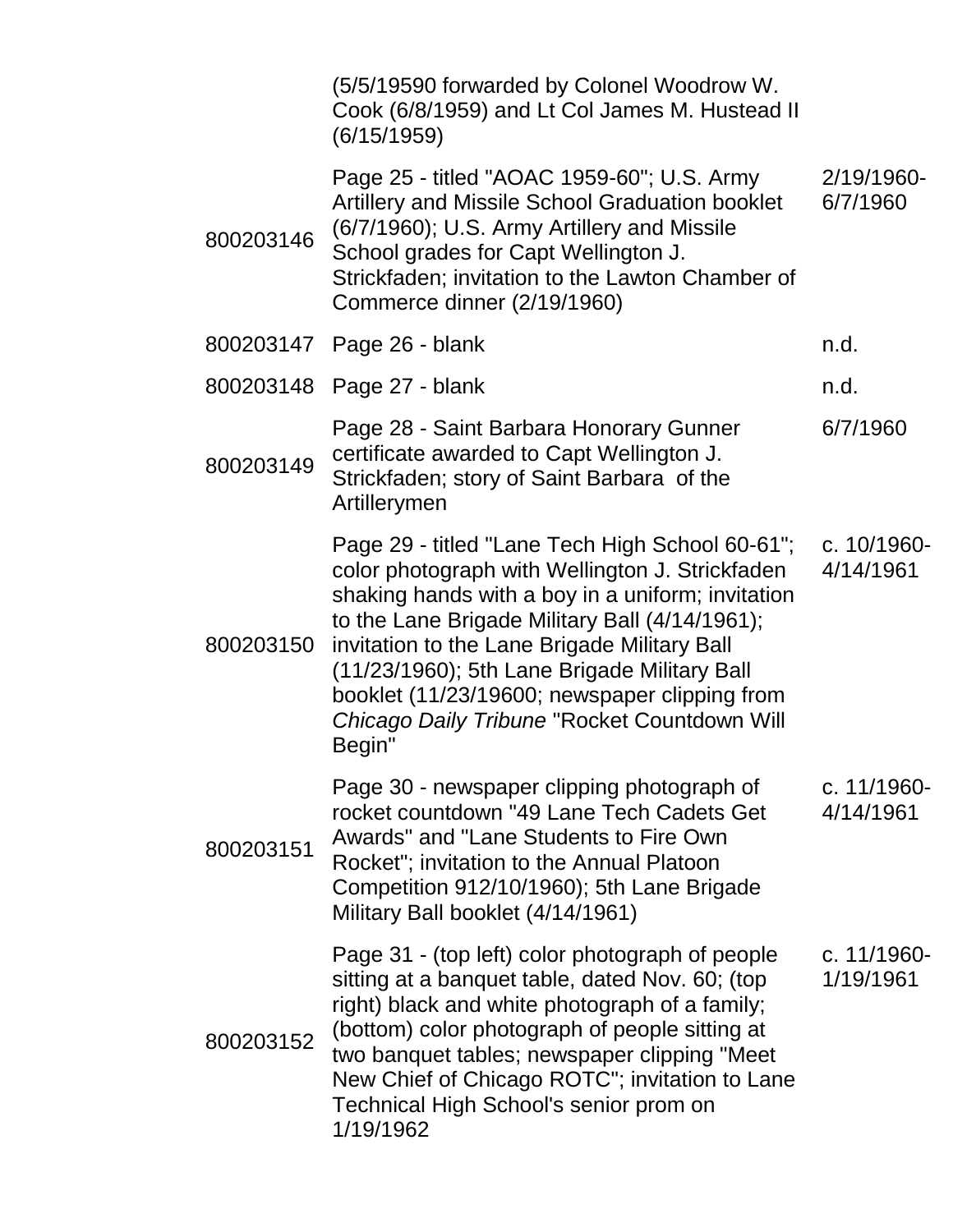|           | 800203153 Page 32 - blank                                                                                                                                                                                                                                                                   | n.d.                           |
|-----------|---------------------------------------------------------------------------------------------------------------------------------------------------------------------------------------------------------------------------------------------------------------------------------------------|--------------------------------|
| 800203154 | Page 33 - titled "5th U.S. Army Hq Spt Det 61-<br>63"; black and white photograph captioned on<br>the back named Captain Wellington J.<br>Strickfaden with Lieutenant General John K.<br>Waters; newspaper clipping "Waters Takes<br>Command of 5th Army Here"                              | 5/28/1962                      |
| 800203155 | Page 34 - newspaper clipping from Chicago<br>Daily Tribune "5th Army Gets New Commander"<br>in English; newspaper clipping of the same<br>picture in Polish                                                                                                                                 | 5/29/1962                      |
| 800203156 | Page 35 - Special Weapons Course certificate<br>awarded to Captain Wellington J. Strickfaden;<br>Certificate of Training for "Safety and Command"<br>awarded to Captain Wellington J. Strickfaden;<br>Certificate of Training for XM81 & XM82<br>awarded to Major Wellington J. Strickfaden | 6/6/1960-<br>4/7/1961,<br>n.d. |
| 800203157 | Page 36 - black and white photograph,<br>captioned on the back "Colonel Winnie<br>Congratulated by General Seitz" (Strickfaden is<br>in the picture), newspaper clipping "GI's Sitting<br>Out Big Battle Here" and clipping from U.S.<br>Ranger                                             | 3/29/1962                      |
| 800203158 | Page 37 - black and white photograph,<br>captioned on the back "The Honorable Fred<br>England, Jr., Lansing, Mich. (right) and Honor<br>Guard Commander Captain Wellington J.<br>Strickfaden, with Lieutenant General John K.<br>Waters in the background []"                               | 11/30/1962                     |
| 800203159 | Page 38 - black and white headshot, captioned<br>on the back "Captain Wellington J. Strickfaden,<br>Commanding Officer, U.S. Army Support,<br>Detachment, Chicago."                                                                                                                         | 12/20/1962                     |
| 800203160 | Page 39 - clipping from the U.S. Ranger titled<br>"New Commander Appointed", Wellington J.<br>Strickfaden became company commander                                                                                                                                                          | 12/21/1962                     |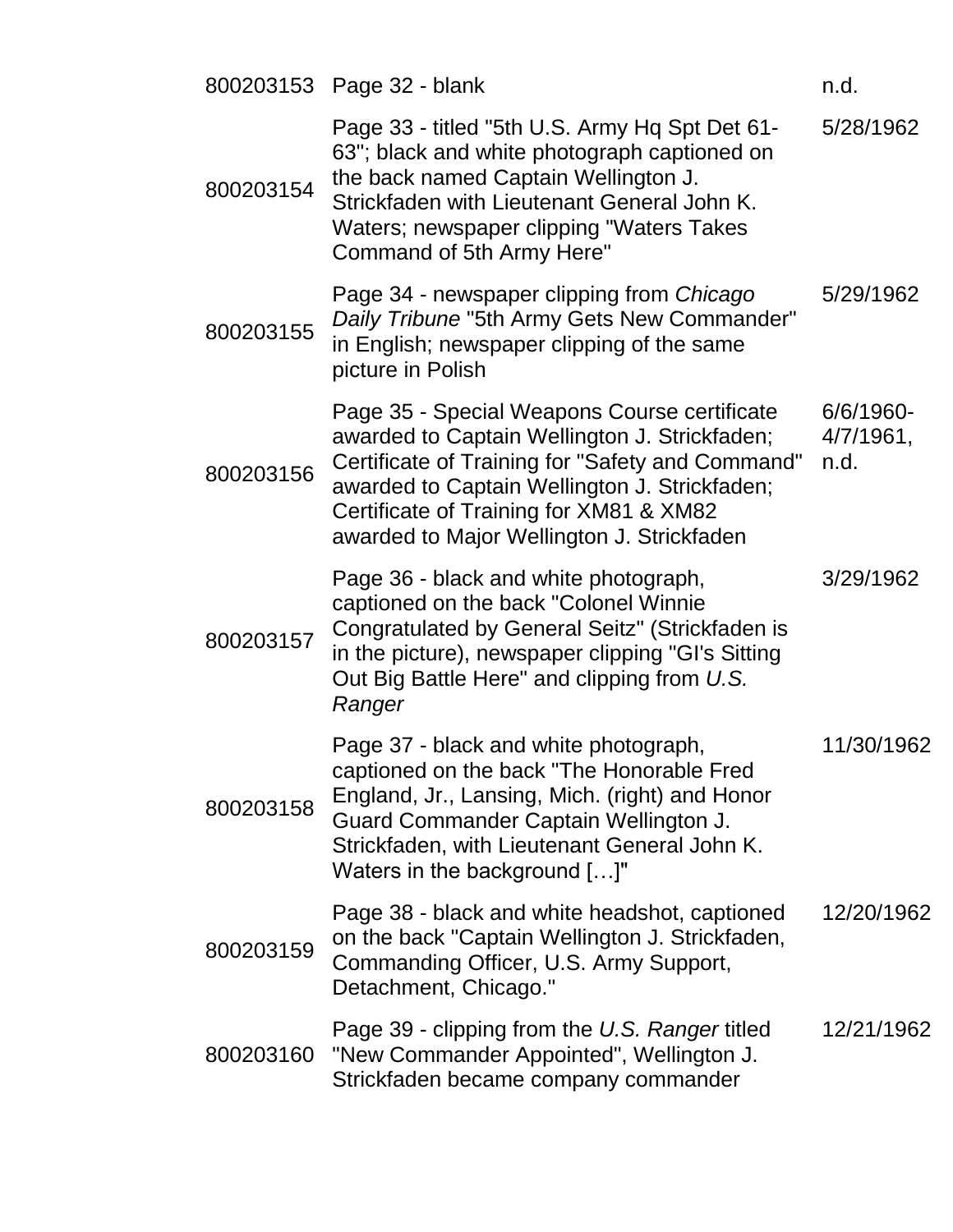|   | 800203161 | Page 40 - black and white photograph, caption<br>on the back reads "Fifth Annual Golf<br>Tournament. Colonel Elmer J. Attaway,<br>Commanding Officer, U.S. Army Support Center,<br>Chicago, Illinois, congratulates winners in the<br>Fifth U.S. Army Headquarters Golf Tournament<br>held at Fort Sheridan, Illinois. U.S. Army photo<br>by: Mr. Patriarca, Sig. Corps Photo Facility Ft.<br>Sheridan, III. Released for publication." | 6/7/1962           |
|---|-----------|-----------------------------------------------------------------------------------------------------------------------------------------------------------------------------------------------------------------------------------------------------------------------------------------------------------------------------------------------------------------------------------------------------------------------------------------|--------------------|
|   | 800203162 | Membership Certificate for the Guinea Pig Club<br>awarded to W.J. Strickfaden - removed from<br>back cover                                                                                                                                                                                                                                                                                                                              | n.d.               |
|   | 800203163 | <b>Back cover</b>                                                                                                                                                                                                                                                                                                                                                                                                                       | n.d.               |
| 4 |           | <b>Black Scrapbook</b>                                                                                                                                                                                                                                                                                                                                                                                                                  | 1963-1971,<br>n.d. |
|   | 800203164 | Front cover - opal birds on the front; inside reads<br>"To: Major J. Strickfaden. For the Menropy of<br>Korea 1963-1964. From: Century Enterprise Co.<br><b>Tailor Concessionaire"</b>                                                                                                                                                                                                                                                  | 1963-1964          |
|   | 800203165 | Page 1 - black and white headshot of Capt.<br>Wellington J. Strickfaden; nameplate for Capt.<br>Wellington J. Strickfaden as Commanding<br><b>Officer</b>                                                                                                                                                                                                                                                                               | 10/16/1963         |
|   |           | 800203166 Page 2 - blank                                                                                                                                                                                                                                                                                                                                                                                                                | n.d                |
|   | 800203167 | Page 3 - photographs (first row, left to right) W.J.<br>Strickfaden in uniform, W.J. Strickfaden talking<br>to another man, a group of men standing around<br>a plaque; (second row, left to right) W.J.<br>Strickfaden sitting at a desk, "Lt Col W.W.<br>(Woody) Jordan - C.O., Maj. C.H. (Chuck) Petty<br>- X.O., Capt. Tom Ritchie - S-4, [Strickfaden],<br>Capt. Joe Spangler - Comm. O.", men saluting                            | n.d.               |
|   | 800203168 | Page 4 - photographs of men standing around a<br>plaque, "Nov 1963, Capt. Strickfaden, Lt. Carr,<br>Jane Painter, the doughnut dolly (Red Cross)<br>[]", Strickfaden with a Korean woman and<br>another soldier, men in uniform from all over the                                                                                                                                                                                       | c. 11/1963         |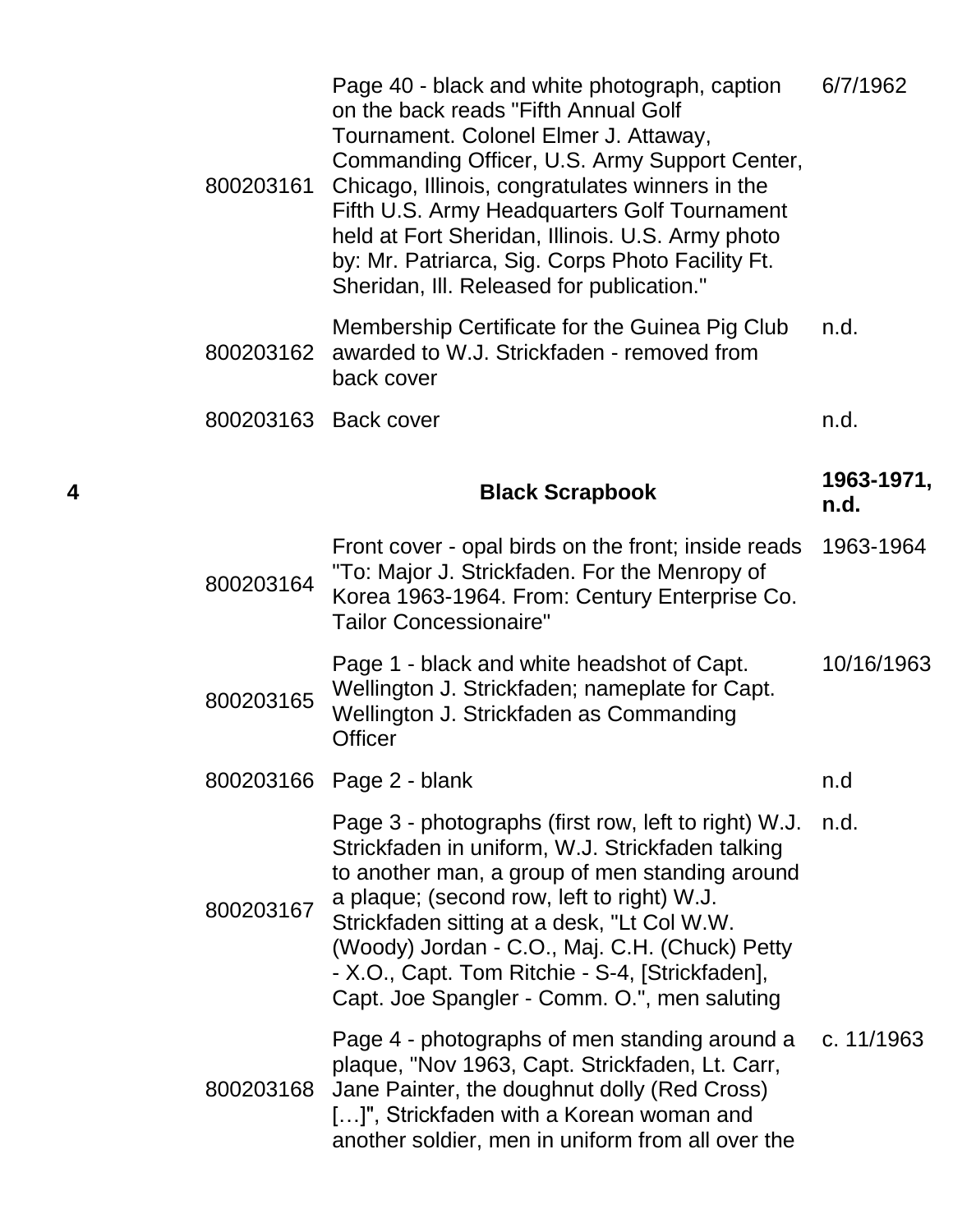|           | world (named on the back), Strickfaden at a<br>desk (labeled Hyon Dae Lab)                                                                                                                                                                                                                      |           |
|-----------|-------------------------------------------------------------------------------------------------------------------------------------------------------------------------------------------------------------------------------------------------------------------------------------------------|-----------|
| 800203169 | Page 5 - newspaper clippings "Ceremony Marks<br>Decade of Courage" with picture (dated<br>7/27/1963) and "Tourists' Seizure Studied by<br>UNC"                                                                                                                                                  | c. 7/1963 |
| 800203170 | Page 6 - photographs of Strickfaden, "Col<br>Jordan, Capt Don Saunders - Security O.,<br>unknown tourist", men in the officers dining hall,<br>Strickfaden with a group of people, Strickfaden<br>and other soldiers sitting at a bar; newspaper<br>clippings "Korea Reds Intensify Hate Drive" | n.d.      |
| 800203171 | Page 7 - four photographs with Korean soldiers                                                                                                                                                                                                                                                  | n.d.      |
| 800203172 | Page 8 - photographs of a jeep, Korean soldiers<br>talking to American soldiers, a Korean soldier<br>near a car, and Korean and American soldiers                                                                                                                                               | n.d.      |
| 800203173 | Page 9 - three photographs of Korean and<br>American soldiers, and a river with a bridge                                                                                                                                                                                                        | n.d.      |
| 800203174 | Page 10 - newspaper clippings "Briton Views"<br>'Bridge of No Return'", "Nationalist Chinese Look<br>at Panmunjom", "Reds Show Downed Sabrejet";<br>photograph of an army helicopter                                                                                                            | n.d.      |
| 800203175 | Page 11 - newspaper clipping from Chicago<br>Daily News "Korean Reds' Raids Lashed by UN"<br>(dated 8/3/1963), "Two Tourists Kidnaped By<br>Reds at Panmunjom", Pacific Stars and Stripes<br>"But His House is South of Border" (dated<br>2/3/1964                                              | 1963-1964 |
| 800203176 | Page 12 - newspaper clippings "At Panmunjom -<br>N. Korean Strips, Denounces U.N." and "N.<br>Korea Repeats Confession Claims"; photograph<br>of soldiers at attention                                                                                                                          | n.d.      |
| 800203177 | Page 13 - newspaper clippings "Reds Name<br>Price for Pilots' Release", "North Koreans Admit<br>Holding U.S. Copter Pilots" and "Korean Reds<br>Free 2 Yanks After a Year"                                                                                                                      | n.d.      |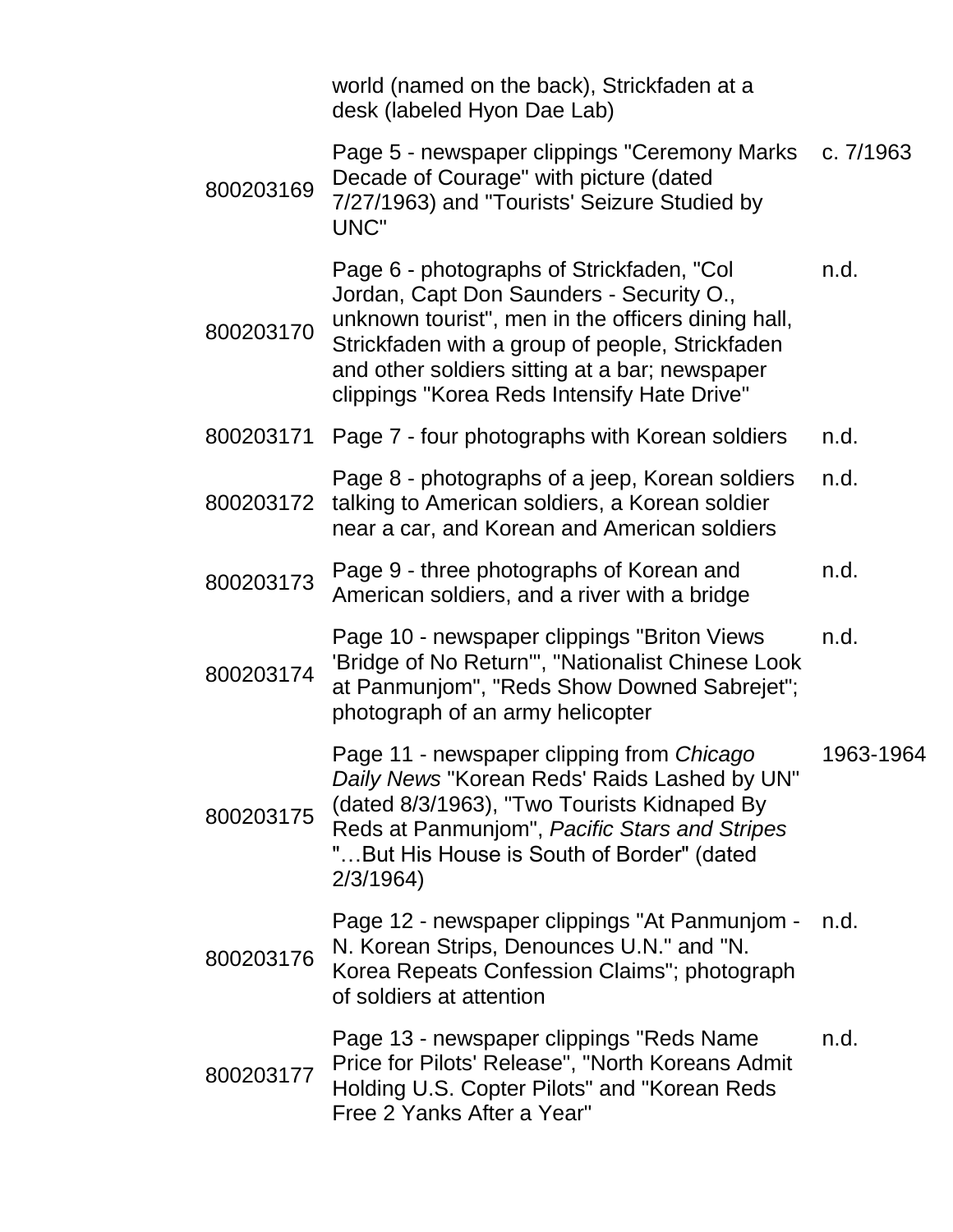| 800203178 | Page 14 - newspaper clipping from Chicago<br><b>Tribune "Recants Confession in U.S. Pilots</b><br>Deal" (dated 5/17/1964); photographs of people<br>sitting outside (Jul 71) and Strickfaden sitting<br>near another man (Jul 71)                      | 1964, 1971            |
|-----------|--------------------------------------------------------------------------------------------------------------------------------------------------------------------------------------------------------------------------------------------------------|-----------------------|
| 800203179 | Page 15 - newspaper clippings "North Korean<br>MAC Members Rate 'Oscars'" and "A Christmas<br>Tree is a Beacon in the DMZ"                                                                                                                             | n.d.                  |
| 800203180 | Page 16 - newspaper clipping from Pacific Stars<br>& Stripes "Freedom Road Bought With Deaths"                                                                                                                                                         | n.d.                  |
| 800203181 | Page 17 - newspaper clipping "Red Look-Alikes"<br>at Panmunjom"                                                                                                                                                                                        | n.d.                  |
| 800203182 | Page 18 - blank                                                                                                                                                                                                                                        | n.d.                  |
|           | 800203183 Page 19 - blank                                                                                                                                                                                                                              | n.d.                  |
| 800203184 | Page 20 - newspaper clipping of a color picture<br>of Seoul, Korea                                                                                                                                                                                     | n.d.                  |
| 800203185 | Page 21 - newspaper clipping of "Korea House -<br>Here History Remains Fresh"                                                                                                                                                                          | n.d.                  |
| 800203186 | Page 22 - United States Army Support Group's<br>Thanksgiving menu; newspaper clipping of a<br>panoramic view of Seoul                                                                                                                                  | n.d.                  |
| 800203187 | Page 23 - invitation for Commonwealth Day<br>reception 5/24/1963; invitation for Philippines<br>Day reception 12/19/1963; invitation for First<br>Reconnaissance Squadron 9th Cavalry dinner<br>12/31/1963; card from Lt Col and Mrs. Kim<br>Young Soo | 1963                  |
| 800203188 | Page 24 - United States Army Support Group's<br>Christmas menu booklet; invitation to Swedish<br>Christmas dinner party 1/5/1964                                                                                                                       | c. 12/1963-<br>1/1964 |
| 800203189 | Page 25 - Christmas card from Paik Chang<br>Kyun; Season's Greetings card from J.K. Han;<br>Season's Greetings card from Song Ung-Sun                                                                                                                  | n.d.                  |
| 800203190 | Page 26 - invitation to going away party for<br>Brigadier Han 1/3/1964; invitation to Colonel's                                                                                                                                                        | 1/1964-<br>2/1964     |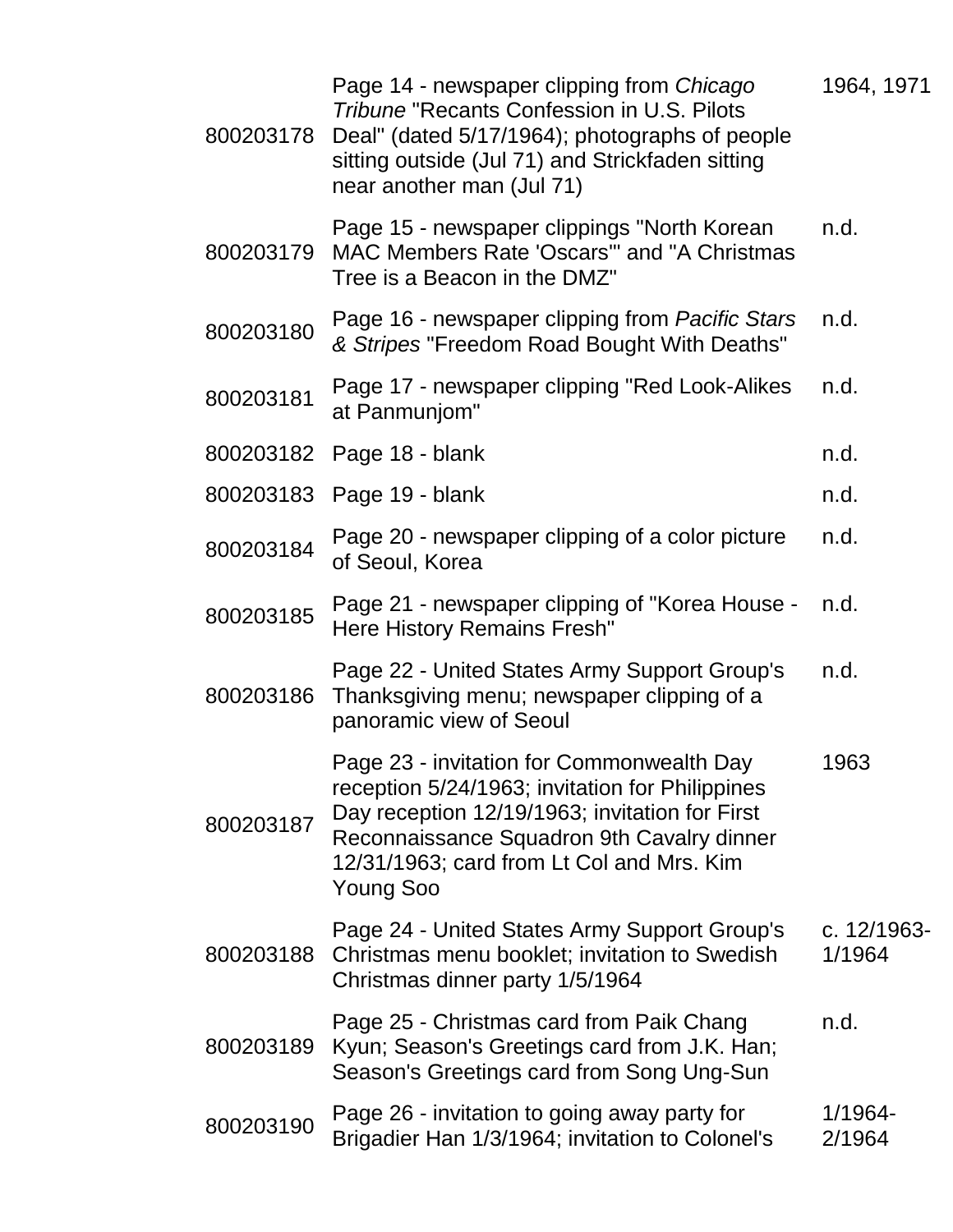|                      | reception dinner 1/1/1964; invitation to the Swiss<br>Club 2/7/1964; placeholder for Capt. Strickfaden                                                                                                                                                                      |                      |
|----------------------|-----------------------------------------------------------------------------------------------------------------------------------------------------------------------------------------------------------------------------------------------------------------------------|----------------------|
| 800203191            | Page 27 - invitation to going away party for<br>Colonel Falk and Major Trachsel 3/23/1964;<br>invitation to the Swiss Club's May-bowl<br>5/21/1964; invitation to reception for General<br>Uggla and General Hallstrom 3/25/1964;<br>invitation to the Swiss Club 6/18/1964 | $3/1964 -$<br>6/1964 |
| 800203192            | Page 28 - invitation to a dinner-dance 8/24/1964;<br>invitation to a dinner-dance 10/5/1964; gold star<br>pin and gold crown pin "from the Swedes" (dated<br>4/3/1964); Christmas card                                                                                      | 1964                 |
| 800203193            | Page 29 - invitation to the Swiss Delegation's<br>luncheon in honor of Captain Wellington J.<br>Strickfaden on 5/20/1963; photograph of W.J.<br>Strickfaden receiving an award; photograph of<br>W.J. Strickfaden at a desk                                                 | c. $5/1963$          |
| 800203194            | Page 30 - birthday card with a golfer on the<br>front; golf scorecard                                                                                                                                                                                                       | n.d.                 |
| 800203195            | Page 31 - Notice of Return letter for family and<br>friends of Maj. W.J. Strickfaden; newspaper<br>clipping announcing Strickfaden's return from<br>Korea                                                                                                                   | 4/21/1964            |
| 800203196            | Page 32 - newspaper clipping "238 Officers<br>Promoted"; photograph of a rocket launch;<br>newspaper clipping from The Lawton<br>Constitution-Morning Press of the Ft. Riley<br>rocket launch (dated 10/18/1964)                                                            | 10/18/1964,<br>n.d.  |
| 800203197            | Page 33 - newspaper clippings "Rocket Misfires"<br>in Launching at Fort Riley" and "Troops from<br>Fort Riley Fire Honest John Rocket at Post"                                                                                                                              | n.d.                 |
| 800203198            | Pages 34-50 - blank                                                                                                                                                                                                                                                         | n.d.                 |
| 800203199 Back cover |                                                                                                                                                                                                                                                                             |                      |